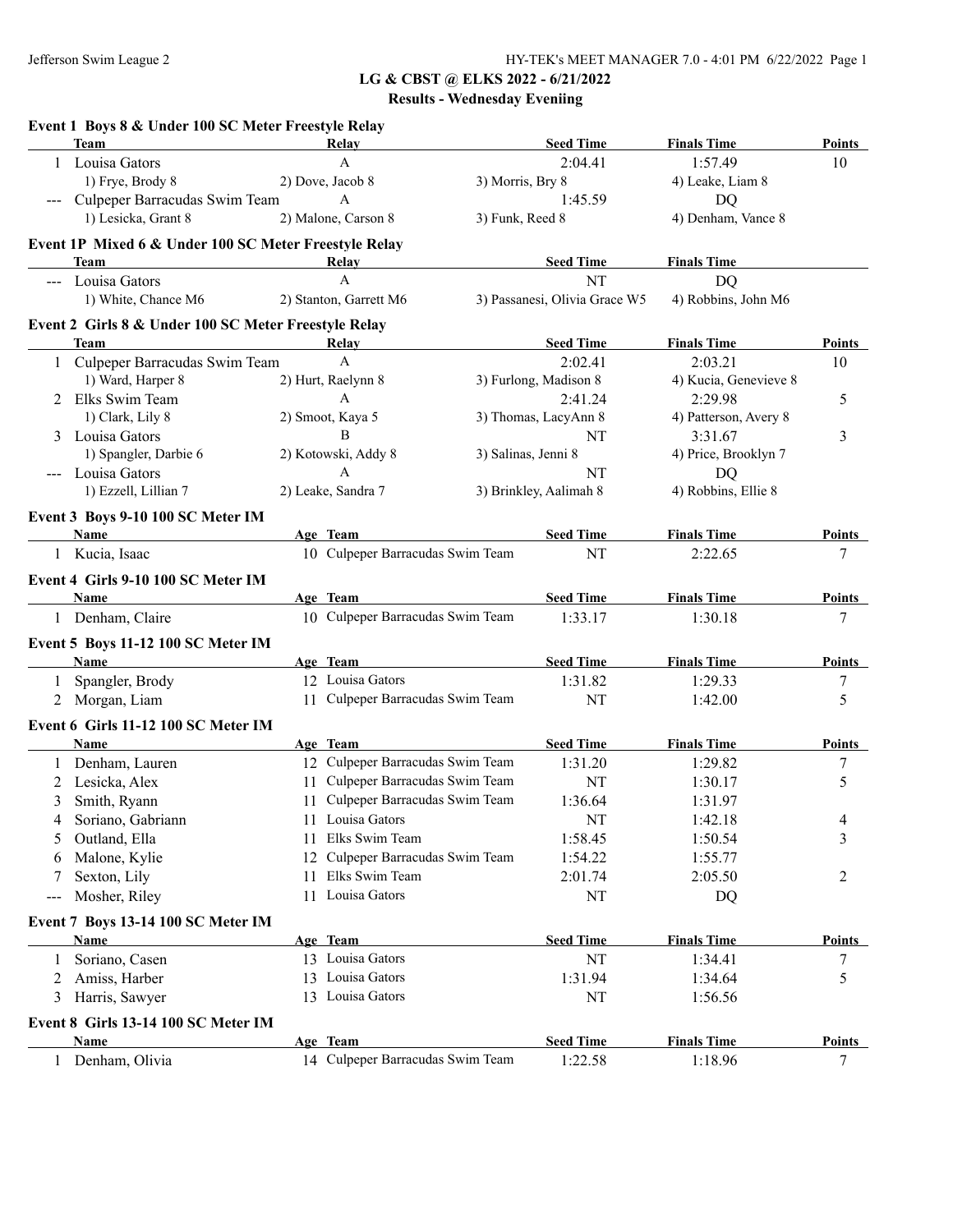# **(Event 8 Girls 13-14 100 SC Meter IM)**

| Name                 |                                                                                                                                                                                                                                                                                                                                                                                                                                                                                                                                                |                                                                                                |                                                                                                                                                                                                                                                                                                                                                                                                                                                                                                                                                                                                                                                                                                                                                                                                                                                                                                                                                                                                                                                                                                         |                                                                                                                                                                                                                                                       | <b>Points</b>                                                                                                                                                                                                                                                                                         |
|----------------------|------------------------------------------------------------------------------------------------------------------------------------------------------------------------------------------------------------------------------------------------------------------------------------------------------------------------------------------------------------------------------------------------------------------------------------------------------------------------------------------------------------------------------------------------|------------------------------------------------------------------------------------------------|---------------------------------------------------------------------------------------------------------------------------------------------------------------------------------------------------------------------------------------------------------------------------------------------------------------------------------------------------------------------------------------------------------------------------------------------------------------------------------------------------------------------------------------------------------------------------------------------------------------------------------------------------------------------------------------------------------------------------------------------------------------------------------------------------------------------------------------------------------------------------------------------------------------------------------------------------------------------------------------------------------------------------------------------------------------------------------------------------------|-------------------------------------------------------------------------------------------------------------------------------------------------------------------------------------------------------------------------------------------------------|-------------------------------------------------------------------------------------------------------------------------------------------------------------------------------------------------------------------------------------------------------------------------------------------------------|
| Moreno, Elliott<br>2 |                                                                                                                                                                                                                                                                                                                                                                                                                                                                                                                                                |                                                                                                | 1:34.50                                                                                                                                                                                                                                                                                                                                                                                                                                                                                                                                                                                                                                                                                                                                                                                                                                                                                                                                                                                                                                                                                                 | 1:30.80                                                                                                                                                                                                                                               | 5                                                                                                                                                                                                                                                                                                     |
|                      |                                                                                                                                                                                                                                                                                                                                                                                                                                                                                                                                                |                                                                                                |                                                                                                                                                                                                                                                                                                                                                                                                                                                                                                                                                                                                                                                                                                                                                                                                                                                                                                                                                                                                                                                                                                         |                                                                                                                                                                                                                                                       |                                                                                                                                                                                                                                                                                                       |
| Name                 |                                                                                                                                                                                                                                                                                                                                                                                                                                                                                                                                                |                                                                                                | <b>Seed Time</b>                                                                                                                                                                                                                                                                                                                                                                                                                                                                                                                                                                                                                                                                                                                                                                                                                                                                                                                                                                                                                                                                                        |                                                                                                                                                                                                                                                       | <b>Points</b>                                                                                                                                                                                                                                                                                         |
|                      |                                                                                                                                                                                                                                                                                                                                                                                                                                                                                                                                                |                                                                                                | NT                                                                                                                                                                                                                                                                                                                                                                                                                                                                                                                                                                                                                                                                                                                                                                                                                                                                                                                                                                                                                                                                                                      | 1:08.25                                                                                                                                                                                                                                               | 7                                                                                                                                                                                                                                                                                                     |
|                      |                                                                                                                                                                                                                                                                                                                                                                                                                                                                                                                                                |                                                                                                | NT                                                                                                                                                                                                                                                                                                                                                                                                                                                                                                                                                                                                                                                                                                                                                                                                                                                                                                                                                                                                                                                                                                      | 1:22.21                                                                                                                                                                                                                                               | 5                                                                                                                                                                                                                                                                                                     |
|                      |                                                                                                                                                                                                                                                                                                                                                                                                                                                                                                                                                |                                                                                                | NT                                                                                                                                                                                                                                                                                                                                                                                                                                                                                                                                                                                                                                                                                                                                                                                                                                                                                                                                                                                                                                                                                                      | 1:27.36                                                                                                                                                                                                                                               |                                                                                                                                                                                                                                                                                                       |
| Lilly, Justin<br>4   |                                                                                                                                                                                                                                                                                                                                                                                                                                                                                                                                                |                                                                                                | 1:27.78                                                                                                                                                                                                                                                                                                                                                                                                                                                                                                                                                                                                                                                                                                                                                                                                                                                                                                                                                                                                                                                                                                 | 1:27.82                                                                                                                                                                                                                                               | 4                                                                                                                                                                                                                                                                                                     |
|                      |                                                                                                                                                                                                                                                                                                                                                                                                                                                                                                                                                |                                                                                                |                                                                                                                                                                                                                                                                                                                                                                                                                                                                                                                                                                                                                                                                                                                                                                                                                                                                                                                                                                                                                                                                                                         |                                                                                                                                                                                                                                                       |                                                                                                                                                                                                                                                                                                       |
|                      |                                                                                                                                                                                                                                                                                                                                                                                                                                                                                                                                                |                                                                                                |                                                                                                                                                                                                                                                                                                                                                                                                                                                                                                                                                                                                                                                                                                                                                                                                                                                                                                                                                                                                                                                                                                         |                                                                                                                                                                                                                                                       | <b>Points</b>                                                                                                                                                                                                                                                                                         |
|                      |                                                                                                                                                                                                                                                                                                                                                                                                                                                                                                                                                |                                                                                                |                                                                                                                                                                                                                                                                                                                                                                                                                                                                                                                                                                                                                                                                                                                                                                                                                                                                                                                                                                                                                                                                                                         |                                                                                                                                                                                                                                                       | 7                                                                                                                                                                                                                                                                                                     |
|                      |                                                                                                                                                                                                                                                                                                                                                                                                                                                                                                                                                |                                                                                                |                                                                                                                                                                                                                                                                                                                                                                                                                                                                                                                                                                                                                                                                                                                                                                                                                                                                                                                                                                                                                                                                                                         |                                                                                                                                                                                                                                                       | 5                                                                                                                                                                                                                                                                                                     |
|                      |                                                                                                                                                                                                                                                                                                                                                                                                                                                                                                                                                |                                                                                                |                                                                                                                                                                                                                                                                                                                                                                                                                                                                                                                                                                                                                                                                                                                                                                                                                                                                                                                                                                                                                                                                                                         |                                                                                                                                                                                                                                                       | 4                                                                                                                                                                                                                                                                                                     |
|                      |                                                                                                                                                                                                                                                                                                                                                                                                                                                                                                                                                |                                                                                                |                                                                                                                                                                                                                                                                                                                                                                                                                                                                                                                                                                                                                                                                                                                                                                                                                                                                                                                                                                                                                                                                                                         |                                                                                                                                                                                                                                                       | 3                                                                                                                                                                                                                                                                                                     |
|                      |                                                                                                                                                                                                                                                                                                                                                                                                                                                                                                                                                |                                                                                                |                                                                                                                                                                                                                                                                                                                                                                                                                                                                                                                                                                                                                                                                                                                                                                                                                                                                                                                                                                                                                                                                                                         |                                                                                                                                                                                                                                                       |                                                                                                                                                                                                                                                                                                       |
|                      |                                                                                                                                                                                                                                                                                                                                                                                                                                                                                                                                                |                                                                                                |                                                                                                                                                                                                                                                                                                                                                                                                                                                                                                                                                                                                                                                                                                                                                                                                                                                                                                                                                                                                                                                                                                         |                                                                                                                                                                                                                                                       |                                                                                                                                                                                                                                                                                                       |
|                      |                                                                                                                                                                                                                                                                                                                                                                                                                                                                                                                                                |                                                                                                |                                                                                                                                                                                                                                                                                                                                                                                                                                                                                                                                                                                                                                                                                                                                                                                                                                                                                                                                                                                                                                                                                                         |                                                                                                                                                                                                                                                       |                                                                                                                                                                                                                                                                                                       |
|                      |                                                                                                                                                                                                                                                                                                                                                                                                                                                                                                                                                |                                                                                                |                                                                                                                                                                                                                                                                                                                                                                                                                                                                                                                                                                                                                                                                                                                                                                                                                                                                                                                                                                                                                                                                                                         |                                                                                                                                                                                                                                                       | <b>Points</b>                                                                                                                                                                                                                                                                                         |
|                      |                                                                                                                                                                                                                                                                                                                                                                                                                                                                                                                                                |                                                                                                |                                                                                                                                                                                                                                                                                                                                                                                                                                                                                                                                                                                                                                                                                                                                                                                                                                                                                                                                                                                                                                                                                                         |                                                                                                                                                                                                                                                       | 7                                                                                                                                                                                                                                                                                                     |
|                      |                                                                                                                                                                                                                                                                                                                                                                                                                                                                                                                                                |                                                                                                |                                                                                                                                                                                                                                                                                                                                                                                                                                                                                                                                                                                                                                                                                                                                                                                                                                                                                                                                                                                                                                                                                                         |                                                                                                                                                                                                                                                       | 5                                                                                                                                                                                                                                                                                                     |
|                      |                                                                                                                                                                                                                                                                                                                                                                                                                                                                                                                                                |                                                                                                |                                                                                                                                                                                                                                                                                                                                                                                                                                                                                                                                                                                                                                                                                                                                                                                                                                                                                                                                                                                                                                                                                                         |                                                                                                                                                                                                                                                       | 4                                                                                                                                                                                                                                                                                                     |
|                      |                                                                                                                                                                                                                                                                                                                                                                                                                                                                                                                                                |                                                                                                |                                                                                                                                                                                                                                                                                                                                                                                                                                                                                                                                                                                                                                                                                                                                                                                                                                                                                                                                                                                                                                                                                                         |                                                                                                                                                                                                                                                       | 3                                                                                                                                                                                                                                                                                                     |
|                      |                                                                                                                                                                                                                                                                                                                                                                                                                                                                                                                                                |                                                                                                |                                                                                                                                                                                                                                                                                                                                                                                                                                                                                                                                                                                                                                                                                                                                                                                                                                                                                                                                                                                                                                                                                                         |                                                                                                                                                                                                                                                       |                                                                                                                                                                                                                                                                                                       |
|                      |                                                                                                                                                                                                                                                                                                                                                                                                                                                                                                                                                |                                                                                                |                                                                                                                                                                                                                                                                                                                                                                                                                                                                                                                                                                                                                                                                                                                                                                                                                                                                                                                                                                                                                                                                                                         |                                                                                                                                                                                                                                                       |                                                                                                                                                                                                                                                                                                       |
|                      |                                                                                                                                                                                                                                                                                                                                                                                                                                                                                                                                                |                                                                                                |                                                                                                                                                                                                                                                                                                                                                                                                                                                                                                                                                                                                                                                                                                                                                                                                                                                                                                                                                                                                                                                                                                         |                                                                                                                                                                                                                                                       |                                                                                                                                                                                                                                                                                                       |
|                      |                                                                                                                                                                                                                                                                                                                                                                                                                                                                                                                                                |                                                                                                |                                                                                                                                                                                                                                                                                                                                                                                                                                                                                                                                                                                                                                                                                                                                                                                                                                                                                                                                                                                                                                                                                                         |                                                                                                                                                                                                                                                       |                                                                                                                                                                                                                                                                                                       |
|                      |                                                                                                                                                                                                                                                                                                                                                                                                                                                                                                                                                |                                                                                                |                                                                                                                                                                                                                                                                                                                                                                                                                                                                                                                                                                                                                                                                                                                                                                                                                                                                                                                                                                                                                                                                                                         |                                                                                                                                                                                                                                                       |                                                                                                                                                                                                                                                                                                       |
|                      |                                                                                                                                                                                                                                                                                                                                                                                                                                                                                                                                                |                                                                                                |                                                                                                                                                                                                                                                                                                                                                                                                                                                                                                                                                                                                                                                                                                                                                                                                                                                                                                                                                                                                                                                                                                         |                                                                                                                                                                                                                                                       | 2                                                                                                                                                                                                                                                                                                     |
|                      |                                                                                                                                                                                                                                                                                                                                                                                                                                                                                                                                                |                                                                                                |                                                                                                                                                                                                                                                                                                                                                                                                                                                                                                                                                                                                                                                                                                                                                                                                                                                                                                                                                                                                                                                                                                         |                                                                                                                                                                                                                                                       | 1                                                                                                                                                                                                                                                                                                     |
|                      |                                                                                                                                                                                                                                                                                                                                                                                                                                                                                                                                                |                                                                                                |                                                                                                                                                                                                                                                                                                                                                                                                                                                                                                                                                                                                                                                                                                                                                                                                                                                                                                                                                                                                                                                                                                         |                                                                                                                                                                                                                                                       |                                                                                                                                                                                                                                                                                                       |
|                      |                                                                                                                                                                                                                                                                                                                                                                                                                                                                                                                                                |                                                                                                |                                                                                                                                                                                                                                                                                                                                                                                                                                                                                                                                                                                                                                                                                                                                                                                                                                                                                                                                                                                                                                                                                                         |                                                                                                                                                                                                                                                       |                                                                                                                                                                                                                                                                                                       |
|                      |                                                                                                                                                                                                                                                                                                                                                                                                                                                                                                                                                |                                                                                                |                                                                                                                                                                                                                                                                                                                                                                                                                                                                                                                                                                                                                                                                                                                                                                                                                                                                                                                                                                                                                                                                                                         |                                                                                                                                                                                                                                                       |                                                                                                                                                                                                                                                                                                       |
| Name                 |                                                                                                                                                                                                                                                                                                                                                                                                                                                                                                                                                |                                                                                                | <b>Seed Time</b>                                                                                                                                                                                                                                                                                                                                                                                                                                                                                                                                                                                                                                                                                                                                                                                                                                                                                                                                                                                                                                                                                        | <b>Finals Time</b>                                                                                                                                                                                                                                    |                                                                                                                                                                                                                                                                                                       |
| Robbins, John        |                                                                                                                                                                                                                                                                                                                                                                                                                                                                                                                                                |                                                                                                | 33.41                                                                                                                                                                                                                                                                                                                                                                                                                                                                                                                                                                                                                                                                                                                                                                                                                                                                                                                                                                                                                                                                                                   | 32.26                                                                                                                                                                                                                                                 |                                                                                                                                                                                                                                                                                                       |
| Slinkman, Parker     |                                                                                                                                                                                                                                                                                                                                                                                                                                                                                                                                                |                                                                                                | NT                                                                                                                                                                                                                                                                                                                                                                                                                                                                                                                                                                                                                                                                                                                                                                                                                                                                                                                                                                                                                                                                                                      | 2:22.65                                                                                                                                                                                                                                               |                                                                                                                                                                                                                                                                                                       |
|                      |                                                                                                                                                                                                                                                                                                                                                                                                                                                                                                                                                |                                                                                                |                                                                                                                                                                                                                                                                                                                                                                                                                                                                                                                                                                                                                                                                                                                                                                                                                                                                                                                                                                                                                                                                                                         | DQ                                                                                                                                                                                                                                                    |                                                                                                                                                                                                                                                                                                       |
| White, Chance        |                                                                                                                                                                                                                                                                                                                                                                                                                                                                                                                                                |                                                                                                |                                                                                                                                                                                                                                                                                                                                                                                                                                                                                                                                                                                                                                                                                                                                                                                                                                                                                                                                                                                                                                                                                                         | DQ                                                                                                                                                                                                                                                    |                                                                                                                                                                                                                                                                                                       |
|                      |                                                                                                                                                                                                                                                                                                                                                                                                                                                                                                                                                |                                                                                                |                                                                                                                                                                                                                                                                                                                                                                                                                                                                                                                                                                                                                                                                                                                                                                                                                                                                                                                                                                                                                                                                                                         |                                                                                                                                                                                                                                                       |                                                                                                                                                                                                                                                                                                       |
| Name                 |                                                                                                                                                                                                                                                                                                                                                                                                                                                                                                                                                |                                                                                                | <b>Seed Time</b>                                                                                                                                                                                                                                                                                                                                                                                                                                                                                                                                                                                                                                                                                                                                                                                                                                                                                                                                                                                                                                                                                        | <b>Finals Time</b>                                                                                                                                                                                                                                    | <b>Points</b>                                                                                                                                                                                                                                                                                         |
| Patterson, Avery     |                                                                                                                                                                                                                                                                                                                                                                                                                                                                                                                                                |                                                                                                | 25.97                                                                                                                                                                                                                                                                                                                                                                                                                                                                                                                                                                                                                                                                                                                                                                                                                                                                                                                                                                                                                                                                                                   | 24.84                                                                                                                                                                                                                                                 | 7                                                                                                                                                                                                                                                                                                     |
| Robbins, Ellie       |                                                                                                                                                                                                                                                                                                                                                                                                                                                                                                                                                |                                                                                                | 25.62                                                                                                                                                                                                                                                                                                                                                                                                                                                                                                                                                                                                                                                                                                                                                                                                                                                                                                                                                                                                                                                                                                   | 25.38                                                                                                                                                                                                                                                 | 5                                                                                                                                                                                                                                                                                                     |
|                      |                                                                                                                                                                                                                                                                                                                                                                                                                                                                                                                                                |                                                                                                | NT                                                                                                                                                                                                                                                                                                                                                                                                                                                                                                                                                                                                                                                                                                                                                                                                                                                                                                                                                                                                                                                                                                      | 26.95                                                                                                                                                                                                                                                 | 4                                                                                                                                                                                                                                                                                                     |
| Myers, Emlyn         |                                                                                                                                                                                                                                                                                                                                                                                                                                                                                                                                                |                                                                                                | 32.81                                                                                                                                                                                                                                                                                                                                                                                                                                                                                                                                                                                                                                                                                                                                                                                                                                                                                                                                                                                                                                                                                                   | 28.08                                                                                                                                                                                                                                                 | 3                                                                                                                                                                                                                                                                                                     |
|                      |                                                                                                                                                                                                                                                                                                                                                                                                                                                                                                                                                |                                                                                                | 28.97                                                                                                                                                                                                                                                                                                                                                                                                                                                                                                                                                                                                                                                                                                                                                                                                                                                                                                                                                                                                                                                                                                   | 28.79                                                                                                                                                                                                                                                 | 2                                                                                                                                                                                                                                                                                                     |
|                      |                                                                                                                                                                                                                                                                                                                                                                                                                                                                                                                                                |                                                                                                |                                                                                                                                                                                                                                                                                                                                                                                                                                                                                                                                                                                                                                                                                                                                                                                                                                                                                                                                                                                                                                                                                                         |                                                                                                                                                                                                                                                       |                                                                                                                                                                                                                                                                                                       |
|                      | 8                                                                                                                                                                                                                                                                                                                                                                                                                                                                                                                                              | Culpeper Barracudas Swim Team                                                                  |                                                                                                                                                                                                                                                                                                                                                                                                                                                                                                                                                                                                                                                                                                                                                                                                                                                                                                                                                                                                                                                                                                         |                                                                                                                                                                                                                                                       |                                                                                                                                                                                                                                                                                                       |
|                      |                                                                                                                                                                                                                                                                                                                                                                                                                                                                                                                                                |                                                                                                | 35.65                                                                                                                                                                                                                                                                                                                                                                                                                                                                                                                                                                                                                                                                                                                                                                                                                                                                                                                                                                                                                                                                                                   | 32.55                                                                                                                                                                                                                                                 | 1                                                                                                                                                                                                                                                                                                     |
|                      | 7                                                                                                                                                                                                                                                                                                                                                                                                                                                                                                                                              | Louisa Gators                                                                                  |                                                                                                                                                                                                                                                                                                                                                                                                                                                                                                                                                                                                                                                                                                                                                                                                                                                                                                                                                                                                                                                                                                         |                                                                                                                                                                                                                                                       |                                                                                                                                                                                                                                                                                                       |
|                      | 8                                                                                                                                                                                                                                                                                                                                                                                                                                                                                                                                              |                                                                                                | 30.56                                                                                                                                                                                                                                                                                                                                                                                                                                                                                                                                                                                                                                                                                                                                                                                                                                                                                                                                                                                                                                                                                                   |                                                                                                                                                                                                                                                       |                                                                                                                                                                                                                                                                                                       |
| Hurt, Raelynn        |                                                                                                                                                                                                                                                                                                                                                                                                                                                                                                                                                |                                                                                                | NT                                                                                                                                                                                                                                                                                                                                                                                                                                                                                                                                                                                                                                                                                                                                                                                                                                                                                                                                                                                                                                                                                                      | 33.47                                                                                                                                                                                                                                                 |                                                                                                                                                                                                                                                                                                       |
|                      | Hartman, Dyllan<br>Soriano, Taylen<br>Moreno, Larson<br>Name<br>Soriano, Alison<br>Amiss, Langley<br>Slinkman, Taylor<br>Outland, Lily<br>Delawder, Danielle<br>Name<br>Denham, Vance<br>Lesicka, Grant<br>Dove, Jacob<br>Frye, Brody<br>Leake, Liam<br>Malone, Carson<br>Morris, Bry<br>Royston, Wes<br>Funk, Reed<br>Randolph, Kaiden<br>Bascom, Ian<br>Welch, Gabriel<br>Teates, Colton<br>Stanton, Garrett<br>Ward, Harper<br>Ezzell, Lillian<br>Kucia, Genevieve<br>Furlong, Madison<br>Clark, Lily<br>Leake, Sandra<br>Brinkley, Aalimah | Event 9 Boys 15-18 100 SC Meter IM<br>Event 10 Girls 15-18 100 SC Meter IM<br>8<br>8<br>8<br>7 | Age Team<br>14 Louisa Gators<br>Age Team<br>18 Louisa Gators<br>15 Louisa Gators<br>15 Louisa Gators<br>16 Elks Swim Team<br>Age Team<br>17 Louisa Gators<br>16 Louisa Gators<br>16 Elks Swim Team<br>15 Elks Swim Team<br>15 Louisa Gators<br>Event 21 Boys 8 & Under 25 SC Meter Freestyle<br>Age Team<br>8 Culpeper Barracudas Swim Team<br>8 Culpeper Barracudas Swim Team<br>8 Louisa Gators<br>8 Louisa Gators<br>Louisa Gators<br>Culpeper Barracudas Swim Team<br>8 Louisa Gators<br>Culpeper Barracudas Swim Team<br>Culpeper Barracudas Swim Team<br>Elks Swim Team<br>Elks Swim Team<br>Louisa Gators<br>8 Culpeper Barracudas Swim Team<br>Event 21P Boys 6 & Under 25 SC Meter Freestyle<br>Age Team<br>6 Louisa Gators<br>6 Elks Swim Team<br>6 Louisa Gators<br>6 Louisa Gators<br>Event 22 Girls 8 & Under 25 SC Meter Freestyle<br>Age Team<br>8 Elks Swim Team<br>8 Louisa Gators<br>8 Culpeper Barracudas Swim Team<br>8 Culpeper Barracudas Swim Team<br>7 Louisa Gators<br>8 Culpeper Barracudas Swim Team<br>8 Elks Swim Team<br>Louisa Gators<br>8 Culpeper Barracudas Swim Team | <b>Seed Time</b><br><b>Seed Time</b><br>NT<br>1:34.59<br>1:32.96<br>1:34.45<br>NT<br><b>Seed Time</b><br>20.66<br>22.87<br>NT<br>27.50<br>25.22<br>33.19<br>30.53<br>38.44<br>33.50<br>36.24<br>38.83<br>55.16<br>NT<br>NT<br>NT<br>NT<br>NT<br>35.34 | <b>Finals Time</b><br><b>Finals Time</b><br><b>Finals Time</b><br>1:23.07<br>1:32.16<br>1:33.59<br>1:34.90<br>1:36.52<br><b>Finals Time</b><br>18.48<br>21.75<br>22.98<br>24.69<br>27.55<br>28.50<br>29.59<br>30.58<br>33.56<br>36.56<br>45.42<br>50.17<br>X59.64<br>30.45<br>31.36<br>32.85<br>32.88 |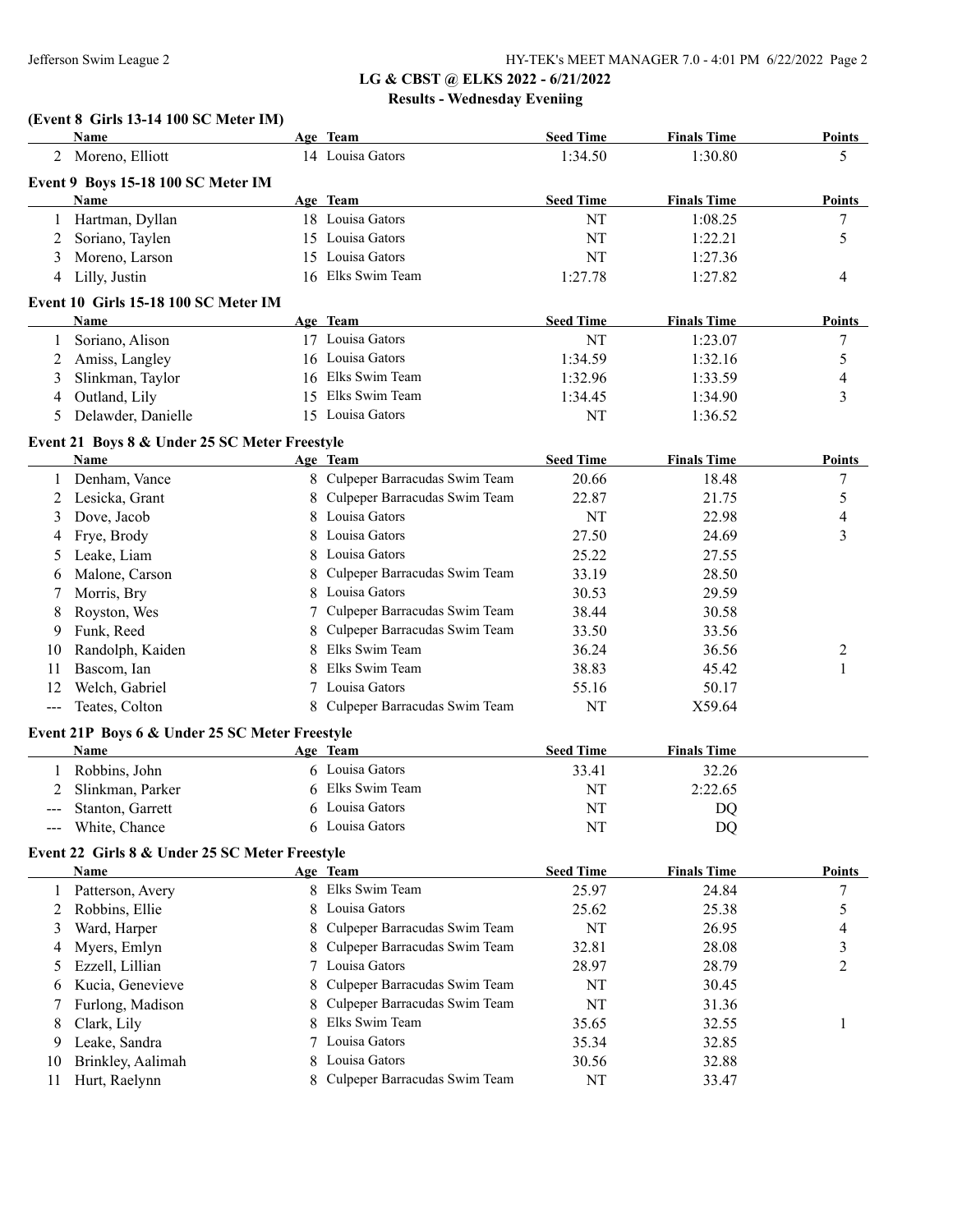#### **(Event 22 Girls 8 & Under 25 SC Meter Freestyle)**

|                                                 | <b>Name</b>             |   | Age Team                        | <b>Seed Time</b> | <b>Finals Time</b> | <b>Points</b> |
|-------------------------------------------------|-------------------------|---|---------------------------------|------------------|--------------------|---------------|
| 12                                              | Thomas, LacyAnn         |   | 8 Elks Swim Team                | 40.14            | 37.84              |               |
| 13                                              | Salinas, Jenni          |   | 8 Louisa Gators                 | 54.93            | 40.49              |               |
| 14                                              | Kotowski, Addy          |   | 8 Louisa Gators                 | NT               | 43.57              |               |
| $\sim$ $\sim$ $\sim$                            | Pearson, Lexi           |   | 8 Culpeper Barracudas Swim Team | 38.17            | X32.15             |               |
|                                                 | Harris, Natalia         |   | 8 Louisa Gators                 | NT               | X32.25             |               |
| $\qquad \qquad -$                               | Marsh, Waverly          |   | 8 Culpeper Barracudas Swim Team | NT               | X33.30             |               |
|                                                 | Price, Brooklyn         |   | Louisa Gators                   | 1:04.31          | DQ                 |               |
| Event 22P Girls 6 & Under 25 SC Meter Freestyle |                         |   |                                 |                  |                    |               |
|                                                 | Name                    |   | Age Team                        | <b>Seed Time</b> | <b>Finals Time</b> |               |
|                                                 | Denham, Ainsley         |   | 5 Culpeper Barracudas Swim Team | NT               | 33.77              |               |
|                                                 | Hurt, Addison           |   | 5 Culpeper Barracudas Swim Team | NT               | 46.51              |               |
| 3                                               | Smoot, Kaya             |   | 5 Elks Swim Team                | 59.48            | 49.40              |               |
| 4                                               | Spangler, Darbie        |   | 6 Louisa Gators                 | 51.22            | 1:01.75            |               |
|                                                 | Passanesi, Olivia Grace |   | 5 Louisa Gators                 | NT               | 1:10.58            |               |
| 6                                               | Johnson, Kyleece        | 6 | Louisa Gators                   | NT               | 1:11.44            |               |

#### **Event 23 Boys 9-10 50 SC Meter Freestyle**

|   | <b>Name</b>         | Age Team                         | <b>Seed Time</b> | <b>Finals Time</b> | <b>Points</b> |
|---|---------------------|----------------------------------|------------------|--------------------|---------------|
|   | Lucas, Bouldin      | 10 Culpeper Barracudas Swim Team | 44.60            | 45.14              |               |
|   | Bennett, Miles      | 10 Culpeper Barracudas Swim Team | 51.95            | 47.98              |               |
| 3 | Pearson, Austin     | 10 Culpeper Barracudas Swim Team | 56.69            | 49.54              |               |
|   | 4 Delawder, Eric    | 9 Louisa Gators                  | 47.72            | 50.40              | 4             |
|   | 5 Kucia, Isaac      | 10 Culpeper Barracudas Swim Team | NT               | 54.71              |               |
| 6 | Brand, David        | 9 Culpeper Barracudas Swim Team  | 1:02.68          | 56.32              |               |
|   | Young, Wyatt        | 10 Louisa Gators                 | NT               | 1:03.27            | 3             |
| 8 | Robertson, Koby     | 9 Louisa Gators                  | 58.81            | 1:04.26            |               |
| 9 | Plaskey, Alan       | 9 Louisa Gators                  | 1:09.57          | 1:09.06            |               |
|   | Foster, Jacob       | 9 Culpeper Barracudas Swim Team  | NT               | X1:29.15           |               |
|   | Forbes, Wyatt       | 9 Culpeper Barracudas Swim Team  | NT               | X1:33.55           |               |
|   | --- Hinkamp, Xavier | 10 Culpeper Barracudas Swim Team | NT               | XDO                |               |

#### **Event 24 Girls 9-10 50 SC Meter Freestyle**

|                          | <b>Name</b>         |     | Age Team                         | <b>Seed Time</b> | <b>Finals Time</b> | <b>Points</b> |
|--------------------------|---------------------|-----|----------------------------------|------------------|--------------------|---------------|
|                          | Denham, Claire      |     | 10 Culpeper Barracudas Swim Team | 38.05            | 35.04              | −             |
|                          | Malone, Millie      | 10- | Culpeper Barracudas Swim Team    | 51.06            | 43.68              | 5             |
| 3                        | Slinkman, Charlotte | 10  | Elks Swim Team                   | 50.87            | 48.94              | 4             |
| 4                        | Harris, Lilly       | 10. | Louisa Gators                    | NT               | 50.86              | 3             |
| 5                        | Smith, Autumn       | 10- | Culpeper Barracudas Swim Team    | 58.95            | 51.51              |               |
| 6                        | Hollins, Danyell    | 10- | Louisa Gators                    | 55.09            | 54.81              | 2             |
|                          | Hulse, Ali          | 10- | Culpeper Barracudas Swim Team    | 1:05.60          | 55.60              |               |
| 8                        | Hunchuck, Chloe     | 10. | Culpeper Barracudas Swim Team    | 57.92            | 56.06              |               |
| 9                        | Shifflett, Ainsley  | 10. | Elks Swim Team                   | NT               | 1:00.42            |               |
| 10                       | Ward, Hadley        | 10. | Culpeper Barracudas Swim Team    | NT               | 1:02.12            |               |
| 11                       | Brogan, Dakota      | 10  | Elks Swim Team                   | 1:07.74          | 1:17.19            |               |
| 12                       | Brinkley, Aminah    |     | 10 Louisa Gators                 | 1:24.09          | 1:20.47            |               |
| 13                       | Bates, Kaylee       | 9.  | Louisa Gators                    | NT               | 1:51.31            |               |
| 14                       | Plaskey, Leila      | 9.  | Louisa Gators                    | 2:00.00          | 1:54.34            |               |
| $\qquad \qquad \qquad -$ | Myers, Wynn         | 10- | Culpeper Barracudas Swim Team    | 1:01.58          | X50.83             |               |
|                          | Rodriguez, Celine   | 10- | Culpeper Barracudas Swim Team    | NT               | X51.69             |               |
|                          | DeNeale, Sydney     | 10- | Culpeper Barracudas Swim Team    | NT               | X1:09.09           |               |
| $---$                    | Bahl, Cait          |     | Culpeper Barracudas Swim Team    | NT               | X1:19.84           |               |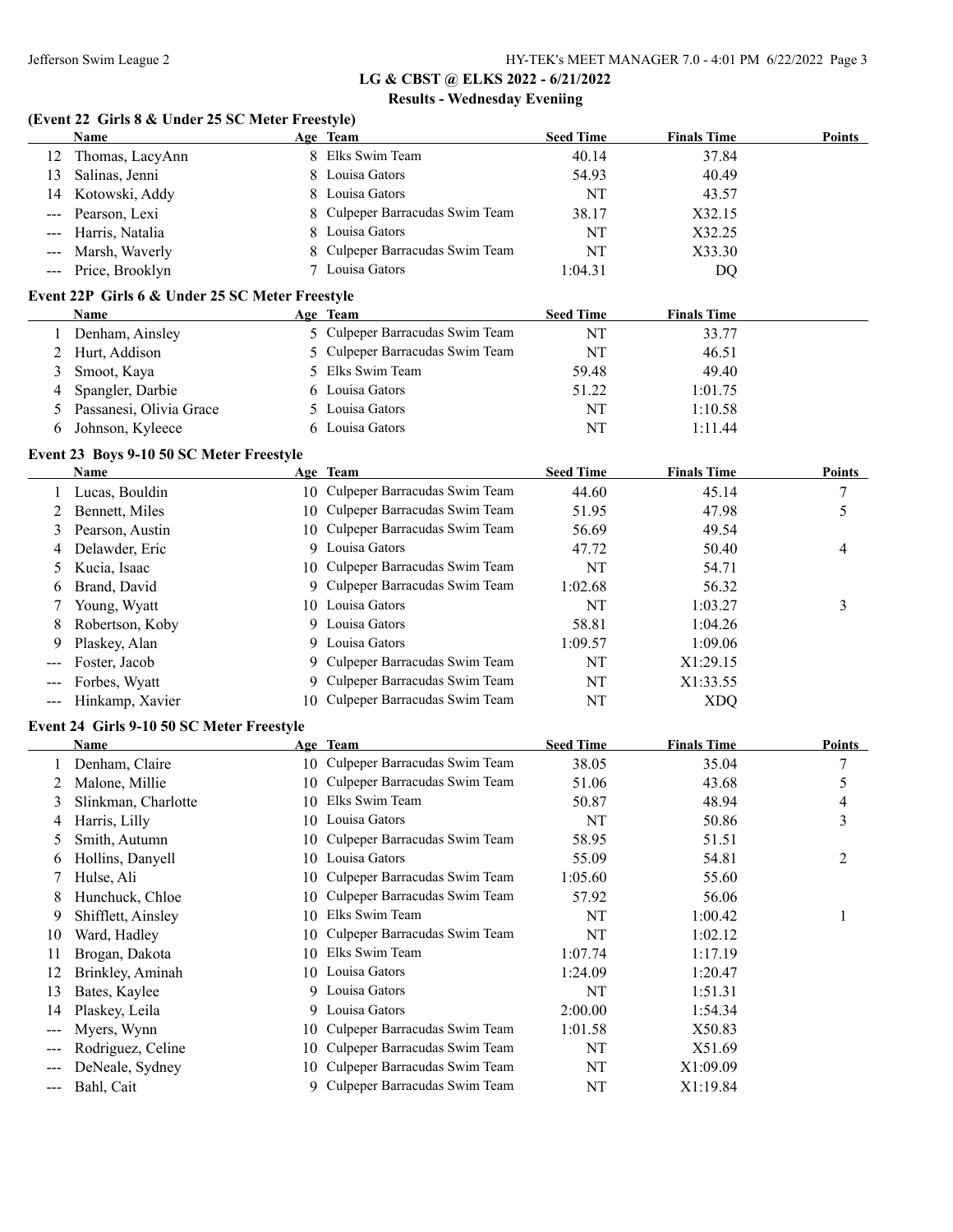#### **Event 25 Boys 11-12 50 SC Meter Freestyle**

|   | Name             | Age Team                         | <b>Seed Time</b> | <b>Finals Time</b> | <b>Points</b> |
|---|------------------|----------------------------------|------------------|--------------------|---------------|
|   | 1 Keller, Matt   | 12 Louisa Gators                 | 42.62            | 37.18              |               |
|   | Brand, Jack      | 11 Culpeper Barracudas Swim Team | 42.11            | 38.02              |               |
|   | 3 Forbes, Connor | 12 Culpeper Barracudas Swim Team | 50.57            | 43.23              | 4             |
| 4 | Stanton, Connor  | 11 Louisa Gators                 | 45.75            | 44.75              |               |
|   | Weidow, David    | 12 Louisa Gators                 | 59.25            | 57.35              |               |
| 6 | Yancey, Evan     | 11 Louisa Gators                 | 1:03.56          | 1:00.30            |               |
|   | 7 Royston, Rylan | 12 Culpeper Barracudas Swim Team | 58.87            | 1:00.75            |               |
| 8 | Speh, Derek      | Louisa Gators                    | 1:17.45          | 1:13.45            |               |
|   | --- Chu, Ender   | Elks Swim Team                   | NT               | <b>DNF</b>         |               |

#### **Event 26 Girls 11-12 50 SC Meter Freestyle**

|    | Name               |     | Age Team                         | <b>Seed Time</b> | <b>Finals Time</b> | <b>Points</b> |
|----|--------------------|-----|----------------------------------|------------------|--------------------|---------------|
|    | Lesicka, Alex      | 11. | Culpeper Barracudas Swim Team    | 40.79            | 34.56              | 7             |
|    | Mosher, Riley      |     | Louisa Gators                    | 40.10            | 37.94              |               |
| 3  | Hulse, Abby        |     | 12 Culpeper Barracudas Swim Team | 47.66            | 38.83              | 4             |
| 4  | Davis, Lora        |     | 12 Culpeper Barracudas Swim Team | 51.81            | 44.03              |               |
| 5  | Redman, Lilly      | 11  | Elks Swim Team                   | NT               | 46.64              | 3             |
| 6  | Sexton, Lily       | 11  | Elks Swim Team                   | 48.89            | 47.34              | 2             |
|    | Prezleski, Myla    |     | Culpeper Barracudas Swim Team    | 58.65            | 48.72              |               |
| 8  | Adcock, Parker     | 11. | Elks Swim Team                   | 46.87            | 49.12              |               |
| 9  | Cranfill, Liv      | 11  | Louisa Gators                    | NT               | 57.41              |               |
| 10 | Marsh, Cordelia    |     | Culpeper Barracudas Swim Team    | NT               | 58.90              |               |
| 11 | Bryant, Lily       | 11  | Elks Swim Team                   | NT               | 1:00.28            |               |
| 12 | Straley, Jessa     | 11. | Louisa Gators                    | NT               | 1:03.23            |               |
| 13 | Plaskey, Elina     | 12  | Louisa Gators                    | 1:09.10          | 1:17.78            |               |
|    | Bennett, Samantha  | 12. | Culpeper Barracudas Swim Team    | 1:05.36          | X51.86             |               |
|    | Rodriguez, Celeste |     | 12 Culpeper Barracudas Swim Team | NT               | <b>XDQ</b>         |               |

#### **Event 27 Boys 13-14 50 SC Meter Freestyle**

|                                                                                                                                                                                                                                                                                                                                                                                                                                                                            | <b>Name</b>      | Age Team                         | <b>Seed Time</b> | <b>Finals Time</b> | <b>Points</b> |
|----------------------------------------------------------------------------------------------------------------------------------------------------------------------------------------------------------------------------------------------------------------------------------------------------------------------------------------------------------------------------------------------------------------------------------------------------------------------------|------------------|----------------------------------|------------------|--------------------|---------------|
|                                                                                                                                                                                                                                                                                                                                                                                                                                                                            | Hurtado, Grayson | 14 Culpeper Barracudas Swim Team | 40.36            | 32.07              |               |
|                                                                                                                                                                                                                                                                                                                                                                                                                                                                            | Brand, Michael   | 14 Culpeper Barracudas Swim Team | 39.58            | 35.00              |               |
|                                                                                                                                                                                                                                                                                                                                                                                                                                                                            | Soriano, Casen   | 13 Louisa Gators                 | 37.94            | 37.00              | 4             |
| 4                                                                                                                                                                                                                                                                                                                                                                                                                                                                          | Bryant, Austin   | 14 Elks Swim Team                | 42.11            | 38.59              |               |
|                                                                                                                                                                                                                                                                                                                                                                                                                                                                            | Hobbs, Will      | 13 Louisa Gators                 | 38.50            | 39.68              |               |
| 6                                                                                                                                                                                                                                                                                                                                                                                                                                                                          | Lonce, Carson    | 13 Louisa Gators                 | 42.06            | 42.43              |               |
| $\frac{1}{2} \left( \frac{1}{2} \right) \left( \frac{1}{2} \right) \left( \frac{1}{2} \right) \left( \frac{1}{2} \right) \left( \frac{1}{2} \right) \left( \frac{1}{2} \right) \left( \frac{1}{2} \right) \left( \frac{1}{2} \right) \left( \frac{1}{2} \right) \left( \frac{1}{2} \right) \left( \frac{1}{2} \right) \left( \frac{1}{2} \right) \left( \frac{1}{2} \right) \left( \frac{1}{2} \right) \left( \frac{1}{2} \right) \left( \frac{1}{2} \right) \left( \frac$ | Ballard, Blake   | 13 Culpeper Barracudas Swim Team | NT               | DO                 |               |

## **Event 28 Girls 13-14 50 SC Meter Freestyle**

| <b>Name</b>          | Age Team                         | <b>Seed Time</b> | <b>Finals Time</b> | <b>Points</b> |
|----------------------|----------------------------------|------------------|--------------------|---------------|
| Brand, Caroline      | 13 Culpeper Barracudas Swim Team | 37.56            | 36.28              |               |
| 2 Prezleski, Miranda | 13 Culpeper Barracudas Swim Team | 41.72            | 38.41              |               |
| 3 Hiter, Madison     | 14 Louisa Gators                 | 41.10            | 40.27              |               |
| Smith, Aurora        | 13 Culpeper Barracudas Swim Team | NT               | 43.64              |               |
| Nevin, Makayla       | 13 Culpeper Barracudas Swim Team | 1:07.31          | 48.60              |               |

#### **Event 29 Boys 15-18 50 SC Meter Freestyle**

| <b>Name</b>       | Age Team                         | Seed Time | <b>Finals Time</b> | Points |
|-------------------|----------------------------------|-----------|--------------------|--------|
| Mahoney, Sam      | 15 Culpeper Barracudas Swim Team | 34.78     | 28.02              |        |
| 2 Jenkins, Tanner | 16 Louisa Gators                 | NT        | 29.71              |        |
| 3 Soriano, Taylen | 15 Louisa Gators                 | 32.56     | 30.08              |        |
| Moreno, Larson    | 15 Louisa Gators                 | 34.47     | 33.06              |        |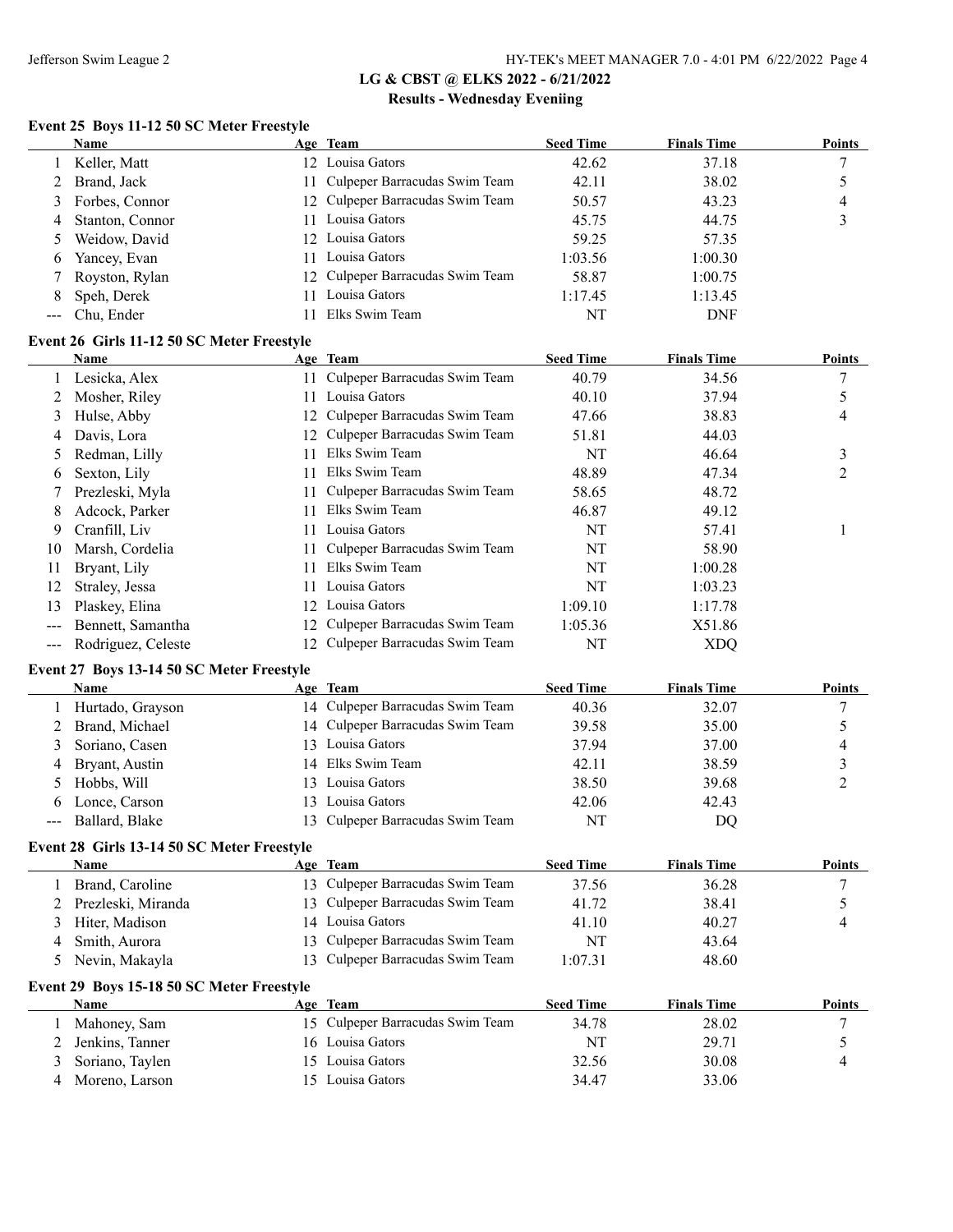#### **(Event 29 Boys 15-18 50 SC Meter Freestyle)**

|   | Name                   | Age Team          | <b>Seed Time</b> | <b>Finals Time</b> | <b>Points</b> |
|---|------------------------|-------------------|------------------|--------------------|---------------|
|   | 5 Van Benschoten, Seth | 17 Louisa Gators  | 37.59            | 34.65              |               |
|   | 6 Lilly, Justin        | 16 Elks Swim Team | NT               | 35.00              |               |
|   | 7 Keller, Lucas        | 15 Louisa Gators  | 36.59            | 36.03              |               |
| 8 | Johnson, Kysaiah       | 16 Louisa Gators  | 36.94            | 38.26              |               |
|   | Tuck, Aiden            | Elks Swim Team    | 42.53            | 43.01              |               |

#### **Event 30 Girls 15-18 50 SC Meter Freestyle**

|     | Name                 | Age Team                         | <b>Seed Time</b> | <b>Finals Time</b> | <b>Points</b> |
|-----|----------------------|----------------------------------|------------------|--------------------|---------------|
|     | Dessent, Lauren      | 18 Louisa Gators                 | NT               | 32.00              |               |
|     | 2 Amiss, Langley     | 16 Louisa Gators                 | 35.91            | 34.73              |               |
| 3   | Outland, Lily        | 15 Elks Swim Team                | 35.72            | 35.22              | 4             |
|     | 4 Hobbs, Ollie       | 16 Louisa Gators                 | 41.35            | 37.76              |               |
|     | 5 Delawder, Danielle | 15 Louisa Gators                 | 39.00            | 37.81              |               |
| 6   | Straley, Brynn       | 17 Louisa Gators                 | NT               | 37.98              |               |
|     | Straley, Nyah        | 15 Louisa Gators                 | NT               | 41.94              |               |
| 8   | Walsh, Lilly         | 17 Culpeper Barracudas Swim Team | 44.03            | 47.45              |               |
| 9   | Davis, Claire        | 16 Culpeper Barracudas Swim Team | 49.89            | 47.81              | 2             |
| 10  | Baker, Kaili         | 15 Louisa Gators                 | NT               | 52.65              |               |
| 11  | Feagans, Maggie      | 16 Louisa Gators                 | 51.69            | 52.92              |               |
| 12. | Smith, LeAnne        | 15 Louisa Gators                 | 53.25            | 53.85              |               |

#### **Event 31 Boys 8 & Under 25 SC Meter Breaststroke**

| <b>Name</b>        | Age Team                        | <b>Seed Time</b> | <b>Finals Time</b> | <b>Points</b> |
|--------------------|---------------------------------|------------------|--------------------|---------------|
| Denham, Vance      | 8 Culpeper Barracudas Swim Team | 30.80            | 26.48              |               |
| 2 Malone, Carson   | 8 Culpeper Barracudas Swim Team | NT               | 36.73              |               |
| 3 Dove, Jacob      | 8 Louisa Gators                 | NT               | 37.45              | 4             |
| --- Leake, Liam    | 8 Louisa Gators                 | NT               | DO                 |               |
| --- Lesicka, Grant | 8 Culpeper Barracudas Swim Team | NT               | DQ                 |               |
| --- Funk, Reed     | 8 Culpeper Barracudas Swim Team | NT               | DQ                 |               |
| --- Frye, Brody    | 8 Louisa Gators                 | 32.16            | DQ                 |               |
| --- Morris, Bry    | 8 Louisa Gators                 | NT               | DQ                 |               |

#### **Event 32 Girls 8 & Under 25 SC Meter Breaststroke**

| <b>Name</b>         | Age Team                        | <b>Seed Time</b> | <b>Finals Time</b> | <b>Points</b> |
|---------------------|---------------------------------|------------------|--------------------|---------------|
| Kucia, Genevieve    | 8 Culpeper Barracudas Swim Team | NT               | 32.41              |               |
| 2 Robbins, Ellie    | 8 Louisa Gators                 | 43.22            | 36.62              |               |
| --- Marsh, Waverly  | 8 Culpeper Barracudas Swim Team | NT               | DQ                 |               |
| --- Ward, Harper    | 8 Culpeper Barracudas Swim Team | NT               | DQ                 |               |
| --- Ezzell, Lillian | 7 Louisa Gators                 | NT               | DQ                 |               |
| --- Hurt, Raelynn   | 8 Culpeper Barracudas Swim Team | NT               | DQ                 |               |

#### **Event 33 Boys 9-10 50 SC Meter Breaststroke**

| Name               |    | Age Team                         | <b>Seed Time</b> | <b>Finals Time</b> | <b>Points</b> |
|--------------------|----|----------------------------------|------------------|--------------------|---------------|
| Lucas, Bouldin     |    | 10 Culpeper Barracudas Swim Team | 55.13            | 56.04              |               |
| 2 Bennett, Miles   |    | 10 Culpeper Barracudas Swim Team | 1:13.12          | 1:05.09            |               |
| 3 Kucia, Isaac     |    | 10 Culpeper Barracudas Swim Team | NT               | 1:10.45            |               |
| 4 Brand, David     |    | 9 Culpeper Barracudas Swim Team  | NT               | 1:11.91            |               |
| 5 Robertson, Koby  | Q. | Louisa Gators                    | NT               | 1:18.83            | 4             |
| --- Foster, Jacob  |    | 9 Culpeper Barracudas Swim Team  | NT               | DO                 |               |
| --- Delawder, Eric |    | Louisa Gators                    | NT               | DQ                 |               |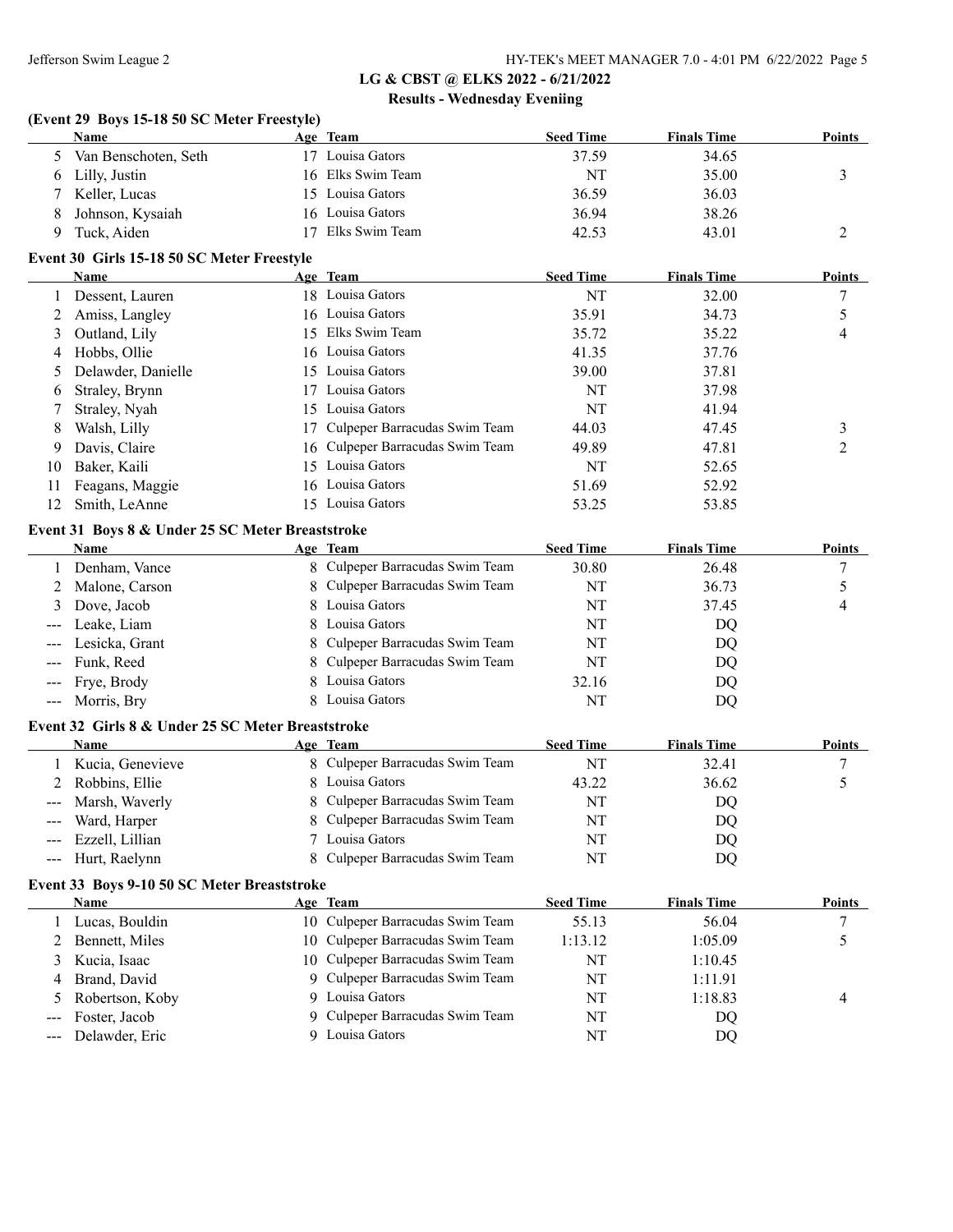#### **Event 34 Girls 9-10 50 SC Meter Breaststroke**

|                     | <b>Name</b>           | Age Team                         | <b>Seed Time</b> | <b>Finals Time</b> | Points |
|---------------------|-----------------------|----------------------------------|------------------|--------------------|--------|
|                     | Hollins, Danyell      | 10 Louisa Gators                 | 1:01.47          | 58.33              |        |
|                     | Slinkman, Charlotte   | 10 Elks Swim Team                | 57.14            | 58.90              |        |
|                     | Hunchuck, Chloe       | 10 Culpeper Barracudas Swim Team | NT               | 1:16.94            | 4      |
|                     | 4 Myers, Wynn         | 10 Culpeper Barracudas Swim Team | NT               | 1:39.04            |        |
|                     | --- DeNeale, Sydney   | 10 Culpeper Barracudas Swim Team | NT               | DQ                 |        |
|                     | --- Rodriguez, Celine | 10 Culpeper Barracudas Swim Team | NT               | DQ                 |        |
|                     | --- Ward, Hadley      | 10 Culpeper Barracudas Swim Team | NT               | DQ                 |        |
|                     | --- Plaskey, Leila    | 9 Louisa Gators                  | NT               | DQ                 |        |
| $\qquad \qquad - -$ | Brogan, Dakota        | 10 Elks Swim Team                | NT               | DO                 |        |
|                     | Bahl, Cait            | 9 Culpeper Barracudas Swim Team  | NT               | DQ                 |        |

## **Event 35 Boys 11-12 50 SC Meter Breaststroke**

| Name             | Age Team                         | <b>Seed Time</b> | <b>Finals Time</b> | <b>Points</b> |
|------------------|----------------------------------|------------------|--------------------|---------------|
| Keller, Matt     | 12 Louisa Gators                 | 51.85            | 49.75              |               |
| 2 Morgan, Liam   | 11 Culpeper Barracudas Swim Team | 1:02.00          | 53.11              |               |
| 3 Forbes, Connor | 12 Culpeper Barracudas Swim Team | 1:08.42          | 1:01.69            |               |
| 4 Royston, Rylan | 12 Culpeper Barracudas Swim Team | NT               | 1:12.72            |               |
| --- Brand, Jack  | Culpeper Barracudas Swim Team    | NT               | DQ                 |               |

#### **Event 36 Girls 11-12 50 SC Meter Breaststroke**

|                                                                                                                                                                                                                                                                                                                                                                                                                                                                            | Name               |     | Age Team                         | <b>Seed Time</b> | <b>Finals Time</b> | <b>Points</b> |
|----------------------------------------------------------------------------------------------------------------------------------------------------------------------------------------------------------------------------------------------------------------------------------------------------------------------------------------------------------------------------------------------------------------------------------------------------------------------------|--------------------|-----|----------------------------------|------------------|--------------------|---------------|
|                                                                                                                                                                                                                                                                                                                                                                                                                                                                            | Denham, Lauren     |     | 12 Culpeper Barracudas Swim Team | 49.78            | 48.25              | ┑             |
|                                                                                                                                                                                                                                                                                                                                                                                                                                                                            | Soriano, Gabriann  | 11. | Louisa Gators                    | 54.66            | 53.21              |               |
| 3                                                                                                                                                                                                                                                                                                                                                                                                                                                                          | Davis, Lora        |     | 12 Culpeper Barracudas Swim Team | 1:02.12          | 54.38              | 4             |
| 4                                                                                                                                                                                                                                                                                                                                                                                                                                                                          | Bennett, Samantha  |     | 12 Culpeper Barracudas Swim Team | 1:13.34          | 57.20              |               |
|                                                                                                                                                                                                                                                                                                                                                                                                                                                                            | Sexton, Lily       | 11. | Elks Swim Team                   | 1:04.78          | 1:03.72            | 3             |
| b                                                                                                                                                                                                                                                                                                                                                                                                                                                                          | Adcock, Parker     | 11. | Elks Swim Team                   | 1:02.03          | 1:04.66            |               |
|                                                                                                                                                                                                                                                                                                                                                                                                                                                                            | Plaskey, Elina     |     | 12 Louisa Gators                 | NT               | 1:15.78            |               |
| $\qquad \qquad - -$                                                                                                                                                                                                                                                                                                                                                                                                                                                        | Straley, Jessa     | 11. | Louisa Gators                    | NT               | DQ                 |               |
| $\qquad \qquad - -$                                                                                                                                                                                                                                                                                                                                                                                                                                                        | Rodriguez, Celeste |     | 12 Culpeper Barracudas Swim Team | NT               | DQ                 |               |
| $---$                                                                                                                                                                                                                                                                                                                                                                                                                                                                      | Prezleski, Myla    |     | 11 Culpeper Barracudas Swim Team | NT               | DQ                 |               |
|                                                                                                                                                                                                                                                                                                                                                                                                                                                                            | --- Redman, Lilly  | 11  | Elks Swim Team                   | NT               | DQ                 |               |
| $\frac{1}{2} \left( \frac{1}{2} \right) \left( \frac{1}{2} \right) \left( \frac{1}{2} \right) \left( \frac{1}{2} \right) \left( \frac{1}{2} \right) \left( \frac{1}{2} \right) \left( \frac{1}{2} \right) \left( \frac{1}{2} \right) \left( \frac{1}{2} \right) \left( \frac{1}{2} \right) \left( \frac{1}{2} \right) \left( \frac{1}{2} \right) \left( \frac{1}{2} \right) \left( \frac{1}{2} \right) \left( \frac{1}{2} \right) \left( \frac{1}{2} \right) \left( \frac$ | Bryant, Lily       | 11. | Elks Swim Team                   | NT               | DQ                 |               |
| $\qquad \qquad \cdots$                                                                                                                                                                                                                                                                                                                                                                                                                                                     | Cranfill, Liv      |     | Louisa Gators                    | NT               | DQ                 |               |
|                                                                                                                                                                                                                                                                                                                                                                                                                                                                            |                    |     |                                  |                  |                    |               |

#### **Event 37 Boys 13-14 50 SC Meter Breaststroke**

| <b>Name</b>                                   | Age Team                         | <b>Seed Time</b> | <b>Finals Time</b> | <b>Points</b> |
|-----------------------------------------------|----------------------------------|------------------|--------------------|---------------|
| Soriano, Casen                                | 13 Louisa Gators                 | 48.12            | 46.66              |               |
| Amiss, Harber                                 | 13 Louisa Gators                 | 50.32            | 49.38              |               |
| Brand, Michael                                | 14 Culpeper Barracudas Swim Team | 55.53            | 49.56              | 4             |
| 4 Harris, Sawyer                              | 13 Louisa Gators                 | 1:05.50          | 59.79              |               |
| 5 Bryant, Austin                              | 14 Elks Swim Team                | NT               | 1:02.07            |               |
| --- Ballard, Blake                            | 13 Culpeper Barracudas Swim Team | NT               | DQ                 |               |
| Event 38 Girls 13-14 50 SC Meter Breaststroke |                                  |                  |                    |               |
| <b>Name</b>                                   | Age Team                         | <b>Seed Time</b> | <b>Finals Time</b> | <b>Points</b> |
| Denham, Olivia                                | 14 Culpeper Barracudas Swim Team | 44.30            | 43.63              |               |
| 2 Moreno, Elliott                             | 14 Louisa Gators                 | NT               | 45.30              |               |

| $\mathcal{L}$ indicate, $\mathcal{L}$ indic | $1 +$ Louisa Gators              | .       | $T_{\rm t}$ |  |
|---------------------------------------------|----------------------------------|---------|-------------|--|
| 3 Hiter, Madison                            | 14 Louisa Gators                 | 53.31   | 50.66       |  |
| 4 Prezleski, Miranda                        | 13 Culpeper Barracudas Swim Team | 1:00.69 | 53.43       |  |
| --- Nevin, Makayla                          | 13 Culpeper Barracudas Swim Team | NΊ      | DC          |  |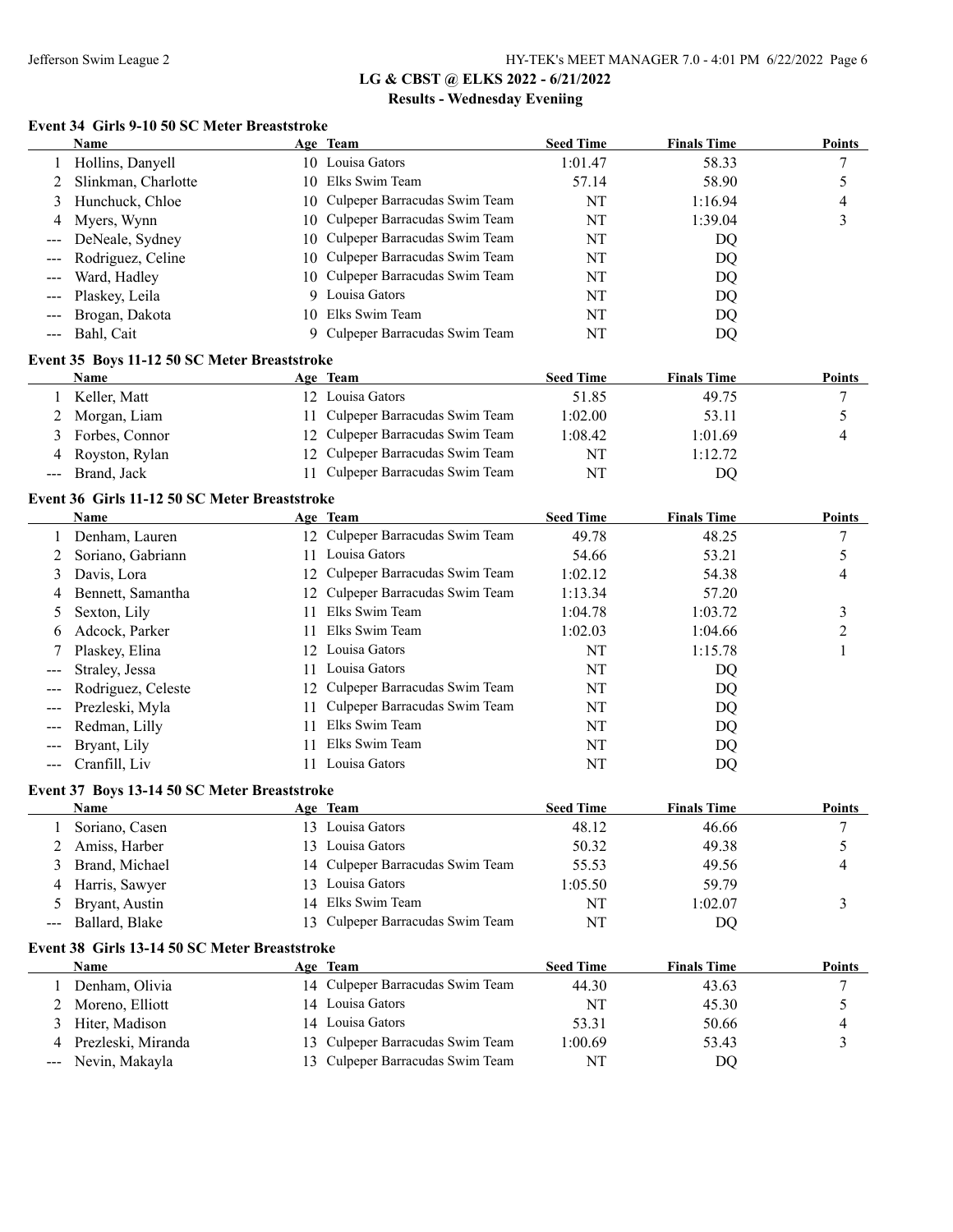## **Event 39 Boys 15-18 50 SC Meter Breaststroke Name Age Team Seed Time Finals Time Points** 1 Soriano, Taylen 15 Louisa Gators 42.62 40.65 7 2 Jenkins, Tanner 16 Louisa Gators 19 NT 41.36 5 3 Lilly, Justin 16 Elks Swim Team 43.34 42.79 4 4 Tuck, Aiden 17 Elks Swim Team 1:02.72 55.44 3 **Event 40 Girls 15-18 50 SC Meter Breaststroke Name Age Team Seed Time Finals Time Points** 1 Dessent, Lauren 18 Louisa Gators NT 42.43 7 2 Straley, Brynn 17 Louisa Gators NT 48.69 5 3 Straley, Nyah 15 Louisa Gators NT 49.67 4 Outland, Lily 15 Elks Swim Team 15 NT 50.66 4 5 Davis, Claire 16 Culpeper Barracudas Swim Team 55.73 55.41 3 6 Feagans, Maggie 16 Louisa Gators 1:03.66 58.98 7 Walsh, Lilly 17 Culpeper Barracudas Swim Team 1:08.81 1:05.31 2 8 Smith, LeAnne 15 Louisa Gators 15 NT 1:14.74 **Event 41 Boys 8 & Under 25 SC Meter Backstroke Name Age Team Seed Time Finals Time Points** 1 Lesicka, Grant 8 Culpeper Barracudas Swim Team 29.05 26.67 7 2 Leake, Liam 8 Louisa Gators 29.19 27.83 5 3 Dove, Jacob 8 Louisa Gators 19 NT 30.09 4 4 Frye, Brody 8 Louisa Gators NT 31.37 5 Funk, Reed 8 Culpeper Barracudas Swim Team 38.75 34.13 3 6 Morris, Bry 8 Louisa Gators NT 37.17 7 Randolph, Kaiden 8 Elks Swim Team 43.87 37.79 37.79 2 8 Royston, Wes 7 Culpeper Barracudas Swim Team 41.59 38.64 9 Teates, Colton 8 Culpeper Barracudas Swim Team NT 40.15 10 Malone, Carson 8 Culpeper Barracudas Swim Team 50.80 42.53 11 Bascom, Ian 18 Clks Swim Team 18 and 18 and 18 and 18 and 18 and 18 and 18 and 18 and 18 and 18 and 18 and 1 12 Welch, Gabriel 2012 7 Louisa Gators 1:17.71 1:24.84 **Event 41P Boys 6 & Under 25 SC Meter Backstroke Age Team Seed Time Finals Time** 1 Robbins, John 6 Louisa Gators 50.85 47.63 2 Stanton, Garrett 6 Louisa Gators 1:33.31 --- White, Chance 6 Louisa Gators NT DQ **Event 42 Girls 8 & Under 25 SC Meter Backstroke Name Age Team Seed Time Finals Time Points** 1 Leake, Sandra 7 Louisa Gators 30.62 28.92 7 2 Brinkley, Aalimah 8 Louisa Gators 39.69 33.53 5 3 Furlong, Madison 8 Culpeper Barracudas Swim Team NT 35.62 4 4 Myers, Emlyn 8 Culpeper Barracudas Swim Team 41.29 35.92 3 5 Ezzell, Lillian 7 Louisa Gators 33.53 36.75 6 Pearson, Lexi 8 Culpeper Barracudas Swim Team 39.79 37.78 7 Patterson, Avery 8 Elks Swim Team 39.67 37.89 2 8 Clark, Lily 8 Elks Swim Team 43.92 39.11 1 9 Kotowski, Addy 8 Louisa Gators NT 40.03 10 Marsh, Waverly 8 Culpeper Barracudas Swim Team NT 40.14 11 Hurt, Raelynn **8 Culpeper Barracudas Swim Team** NT 41.31 12 Thomas, LacyAnn 8 Elks Swim Team 44.85 42.22 13 Salinas, Jenni 8 Louisa Gators NT 1:30.90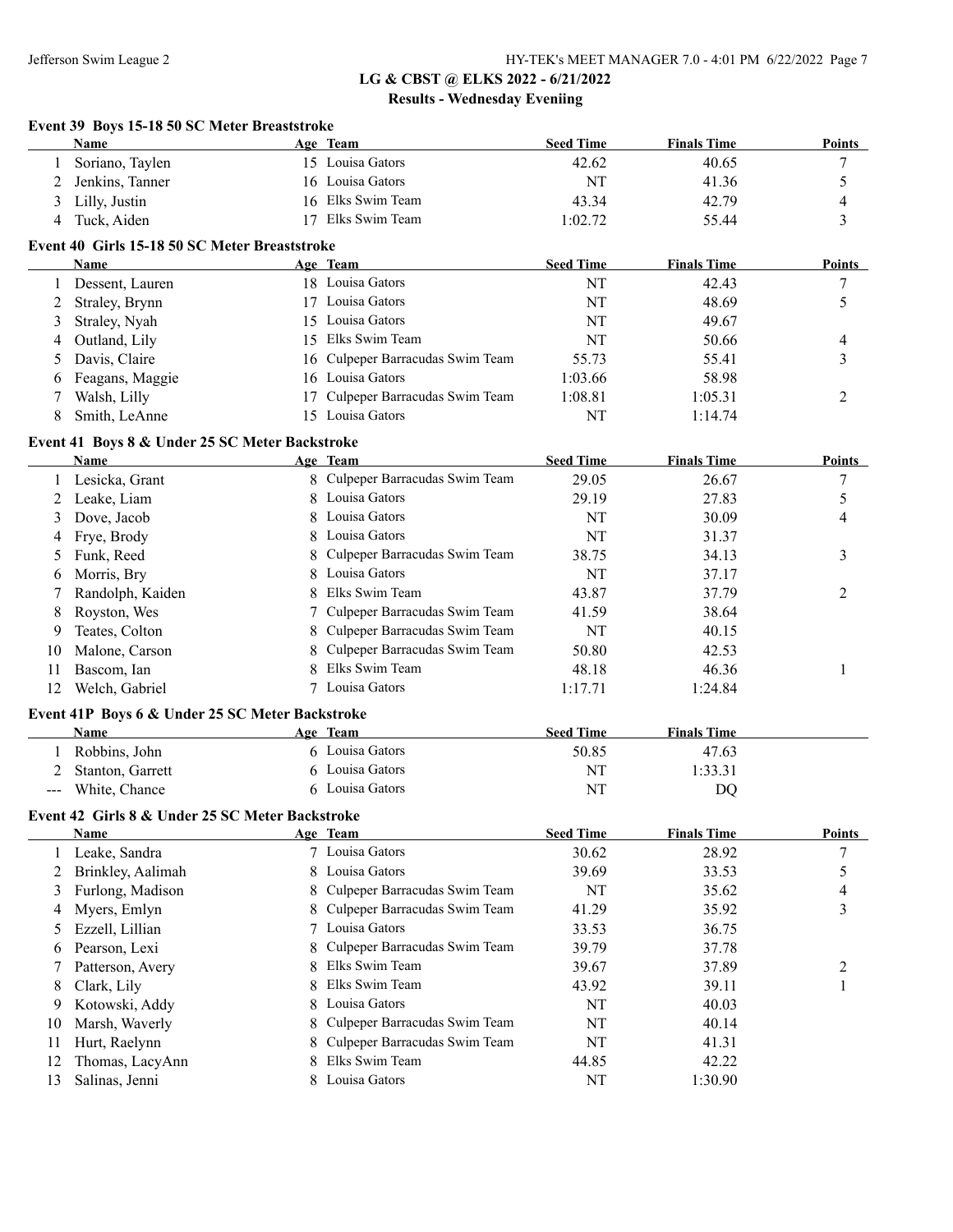## **LG & CBST @ ELKS 2022 - 6/21/2022**

## **Results - Wednesday Eveniing**

|                     | (Event 42 Girls 8 & Under 25 SC Meter Backstroke)<br>Name |    | Age Team                                           | <b>Seed Time</b> | <b>Finals Time</b> | Points        |
|---------------------|-----------------------------------------------------------|----|----------------------------------------------------|------------------|--------------------|---------------|
|                     | Harris, Natalia                                           |    | 8 Louisa Gators                                    | NT               | <b>XDO</b>         |               |
|                     | Price, Brooklyn                                           |    | 7 Louisa Gators                                    | NT               | <b>DQ</b>          |               |
|                     |                                                           |    |                                                    |                  |                    |               |
|                     | Event 42P Girls 6 & Under 25 SC Meter Backstroke<br>Name  |    | Age Team                                           | <b>Seed Time</b> | <b>Finals Time</b> |               |
| $\mathbf{1}$        | Denham, Ainsley                                           |    | 5 Culpeper Barracudas Swim Team                    | NT               | 42.94              |               |
| 2                   | Spangler, Darbie                                          | 6  | Louisa Gators                                      | NT               | 1:02.52            |               |
| 3                   | Hurt, Addison                                             | 5  | Culpeper Barracudas Swim Team                      | NT               | 1:05.84            |               |
|                     |                                                           |    | Louisa Gators                                      |                  |                    |               |
|                     | Johnson, Kyleece<br>Passanesi, Olivia Grace               | 5  | Louisa Gators                                      | NT<br>NT         | DQ<br>DQ           |               |
|                     |                                                           |    |                                                    |                  |                    |               |
|                     | Event 43 Boys 9-10 50 SC Meter Backstroke                 |    |                                                    |                  |                    |               |
|                     | Name                                                      |    | Age Team                                           | <b>Seed Time</b> | <b>Finals Time</b> | <b>Points</b> |
|                     | Pearson, Austin                                           |    | 10 Culpeper Barracudas Swim Team                   | 1:12.53          | 1:02.36            | 7             |
| 2                   | Plaskey, Alan                                             | 9  | Louisa Gators                                      | 1:08.53          | 1:04.18            | 5             |
| 3                   | Delawder, Eric                                            | 9  | Louisa Gators                                      | 1:08.19          | 1:07.90            | 4             |
| 4                   | Robertson, Koby                                           |    | 9 Louisa Gators                                    | NT               | 1:08.25            |               |
| 5                   | Brand, David                                              |    | Culpeper Barracudas Swim Team                      | NT               | 1:11.31            | 3             |
| 6                   | Young, Wyatt                                              | 10 | Louisa Gators                                      | NT               | 1:23.14            |               |
| 7                   | Hinkamp, Xavier                                           | 10 | Culpeper Barracudas Swim Team                      | NT               | 1:47.96            |               |
| 8                   | Foster, Jacob                                             | 9  | Culpeper Barracudas Swim Team                      | NT               | 1:50.58            |               |
| 9                   | Forbes, Wyatt                                             | 9  | Culpeper Barracudas Swim Team                      | NT               | 2:07.72            |               |
|                     | Event 44 Girls 9-10 50 SC Meter Backstroke                |    |                                                    |                  |                    |               |
|                     | Name                                                      |    | Age Team                                           | <b>Seed Time</b> | <b>Finals Time</b> | <b>Points</b> |
| 1                   | Denham, Claire                                            |    | 10 Culpeper Barracudas Swim Team                   | 44.00            | 40.39              | 7             |
| 2                   | Malone, Millie                                            |    | 10 Culpeper Barracudas Swim Team                   | 1:02.34          | 58.17              | 5             |
| 3                   | Smith, Autumn                                             | 10 | Culpeper Barracudas Swim Team                      | 1:07.34          | 58.65              |               |
| 4                   | Harris, Lilly                                             |    | 10 Louisa Gators                                   | NT               | 1:02.39            | 4             |
| 5                   | Rodriguez, Celine                                         | 10 | Culpeper Barracudas Swim Team                      | NT               | 1:07.47            |               |
| 6                   | Hollins, Danyell                                          | 10 | Louisa Gators                                      | NT               | 1:08.65            | 3             |
| 7                   | Ward, Hadley                                              | 10 | Culpeper Barracudas Swim Team                      | NT               | 1:10.15            |               |
| 8                   | Shifflett, Ainsley                                        | 10 | Elks Swim Team                                     | NT               | 1:16.95            | 2             |
| 9                   | Brogan, Dakota                                            | 10 | Elks Swim Team                                     | 1:37.25          | 1:30.89            | 1             |
| 10                  | Plaskey, Leila                                            |    | Louisa Gators                                      | 1:51.75          | 1:35.61            |               |
|                     | Brinkley, Aminah                                          | 10 | Louisa Gators                                      | 2:21.79          | 2:09.69            |               |
| 11                  |                                                           |    |                                                    |                  |                    |               |
| $---$               | Bates, Kaylee                                             |    | 9 Louisa Gators<br>9 Culpeper Barracudas Swim Team | NT               | <b>DQ</b>          |               |
| $\qquad \qquad - -$ | Bahl, Cait                                                |    |                                                    | NT               | DQ                 |               |
|                     | Event 45 Boys 11-12 50 SC Meter Backstroke                |    |                                                    |                  |                    |               |
|                     | <b>Name</b>                                               |    | Age Team                                           | <b>Seed Time</b> | <b>Finals Time</b> | <b>Points</b> |
| 1                   | Spangler, Brody                                           |    | 12 Louisa Gators                                   | NT               | 41.89              | 7             |
| 2                   | Keller, Matt                                              | 12 | Louisa Gators                                      | NT               | 47.98              | 5             |
| 3                   | Brand, Jack                                               | 11 | Culpeper Barracudas Swim Team                      | 54.86            | 49.01              | 4             |
| 4                   | Forbes, Connor                                            | 12 | Culpeper Barracudas Swim Team                      | 1:05.00          | 1:00.88            | 3             |
| 5                   | Stanton, Connor                                           | 11 | Louisa Gators                                      | NT               | 1:03.10            |               |
| 6                   | Yancey, Evan                                              | 11 | Louisa Gators                                      | 1:15.00          | 1:09.89            |               |
| 7                   | Speh, Derek                                               | 11 | Louisa Gators                                      | NT               | 1:19.41            |               |
| 8                   | Royston, Rylan                                            | 12 | Culpeper Barracudas Swim Team                      | 1:16.63          | 1:23.05            |               |
| 9                   | Weidow, David                                             |    | 12 Louisa Gators                                   | NT               | 1:24.19            |               |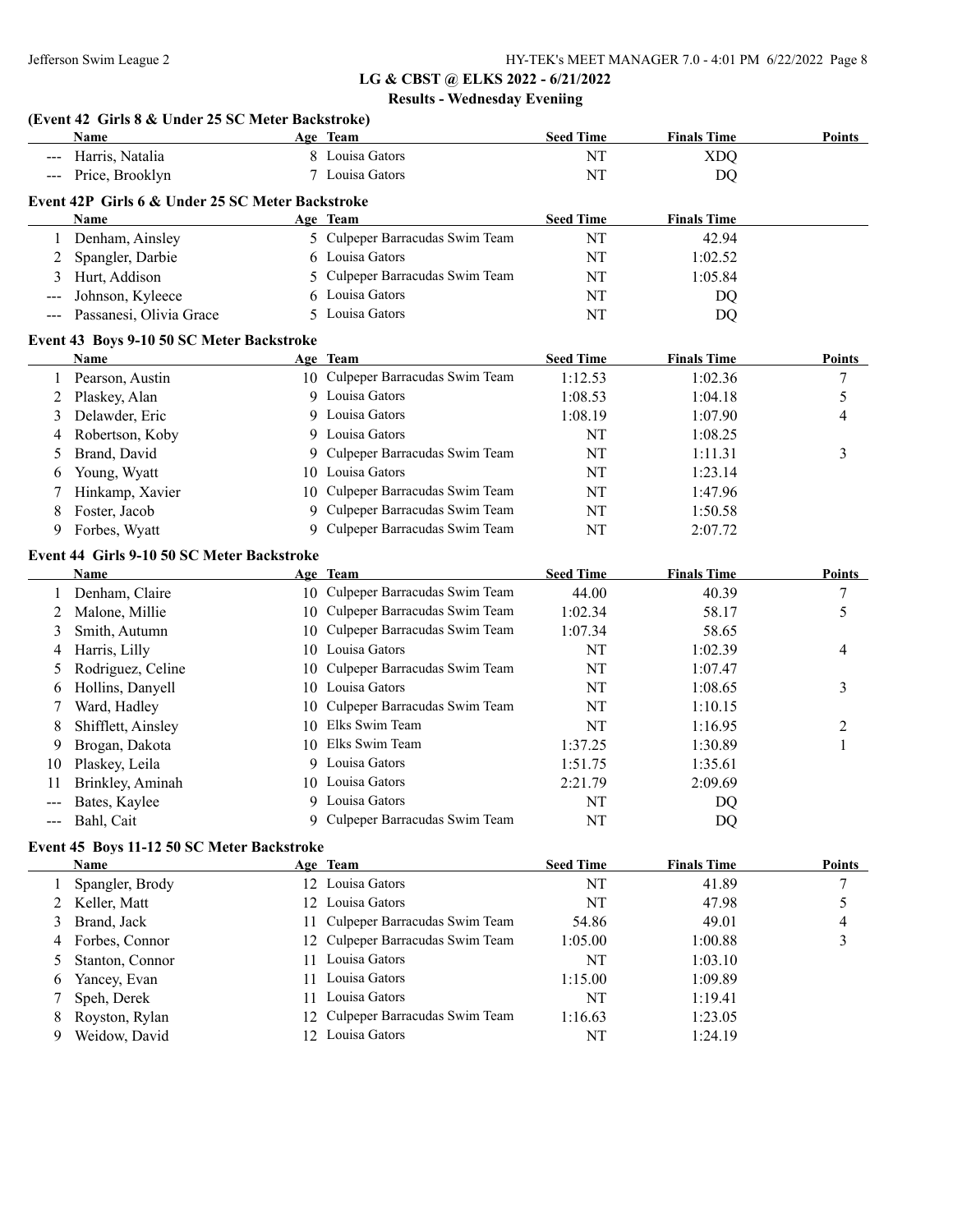## **Event 46 Girls 11-12 50 SC Meter Backstroke**

|                                                                                                                                                                                                                                                                                                                                                                                                                                                                            | Name            |     | Age Team                         | <b>Seed Time</b> | <b>Finals Time</b> | <b>Points</b> |
|----------------------------------------------------------------------------------------------------------------------------------------------------------------------------------------------------------------------------------------------------------------------------------------------------------------------------------------------------------------------------------------------------------------------------------------------------------------------------|-----------------|-----|----------------------------------|------------------|--------------------|---------------|
|                                                                                                                                                                                                                                                                                                                                                                                                                                                                            | Smith, Ryann    | 11. | Culpeper Barracudas Swim Team    | 45.37            | 46.06              |               |
|                                                                                                                                                                                                                                                                                                                                                                                                                                                                            | Mosher, Riley   |     | Louisa Gators                    | 49.75            | 50.95              |               |
| 3                                                                                                                                                                                                                                                                                                                                                                                                                                                                          | Hulse, Abby     |     | 12 Culpeper Barracudas Swim Team | 1:01.41          | 51.95              | 4             |
| 4                                                                                                                                                                                                                                                                                                                                                                                                                                                                          | Malone, Kylie   |     | 12 Culpeper Barracudas Swim Team | 52.90            | 57.69              |               |
| 5                                                                                                                                                                                                                                                                                                                                                                                                                                                                          | Outland, Ella   | 11  | Elks Swim Team                   | NT               | 59.56              | 3             |
| 6                                                                                                                                                                                                                                                                                                                                                                                                                                                                          | Adcock, Parker  | 11  | Elks Swim Team                   | 1:05.25          | 1:01.89            | 2             |
|                                                                                                                                                                                                                                                                                                                                                                                                                                                                            | Redman, Lilly   | 11  | Elks Swim Team                   | NT               | 1:03.03            |               |
| 8                                                                                                                                                                                                                                                                                                                                                                                                                                                                          | Cranfill, Liv   | 11. | Louisa Gators                    | NT               | 1:06.04            |               |
| 9                                                                                                                                                                                                                                                                                                                                                                                                                                                                          | Marsh, Cordelia | 11  | Culpeper Barracudas Swim Team    | NT               | 1:08.94            |               |
| 10                                                                                                                                                                                                                                                                                                                                                                                                                                                                         | Straley, Jessa  | 11. | Louisa Gators                    | NT               | 1:12.70            |               |
| 11                                                                                                                                                                                                                                                                                                                                                                                                                                                                         | Bryant, Lily    | 11. | Elks Swim Team                   | NT               | 1:13.31            |               |
| 12                                                                                                                                                                                                                                                                                                                                                                                                                                                                         | Plaskey, Elina  | 12. | Louisa Gators                    | 1:16.37          | 1:16.47            |               |
| $\frac{1}{2} \left( \frac{1}{2} \right) \left( \frac{1}{2} \right) \left( \frac{1}{2} \right) \left( \frac{1}{2} \right) \left( \frac{1}{2} \right) \left( \frac{1}{2} \right) \left( \frac{1}{2} \right) \left( \frac{1}{2} \right) \left( \frac{1}{2} \right) \left( \frac{1}{2} \right) \left( \frac{1}{2} \right) \left( \frac{1}{2} \right) \left( \frac{1}{2} \right) \left( \frac{1}{2} \right) \left( \frac{1}{2} \right) \left( \frac{1}{2} \right) \left( \frac$ | Prezleski, Myla |     | Culpeper Barracudas Swim Team    | 1:07.95          | DO                 |               |

#### **Event 47 Boys 13-14 50 SC Meter Backstroke**

|   | Name             | Age Team                         | <b>Seed Time</b> | <b>Finals Time</b> | <b>Points</b> |
|---|------------------|----------------------------------|------------------|--------------------|---------------|
|   | Hurtado, Grayson | 14 Culpeper Barracudas Swim Team | 56.14            | 41.48              |               |
|   | 2 Bryant, Austin | 14 Elks Swim Team                | 55.84            | 51.12              |               |
|   | 3 Harris, Sawyer | 13 Louisa Gators                 | 53.87            | 51.17              | 4             |
| 4 | Brand, Michael   | 14 Culpeper Barracudas Swim Team | 54.25            | 51.89              |               |
|   | 5 Hobbs, Will    | 13 Louisa Gators                 | 54.13            | 54.25              |               |
|   | Lonce, Carson    | 13 Louisa Gators                 | 58.19            | 56.88              |               |

#### **Event 48 Girls 13-14 50 SC Meter Backstroke**

| Name                 | Age Team                         | <b>Seed Time</b> | <b>Finals Time</b> | <b>Points</b> |
|----------------------|----------------------------------|------------------|--------------------|---------------|
| Hiter, Madison       | 14 Louisa Gators                 | NT               | 47.89              |               |
| 2 Prezleski, Miranda | 13 Culpeper Barracudas Swim Team | 59.28            | 48.56              |               |
| 3 Brand, Caroline    | 13 Culpeper Barracudas Swim Team | 50.31            | 48.86              | 4             |
| 4 Smith, Aurora      | 13 Culpeper Barracudas Swim Team | NT               | 52.41              |               |
| 5 Nevin, Makayla     | 13 Culpeper Barracudas Swim Team | NT               | 58.23              |               |

#### **Event 49 Boys 15-18 50 SC Meter Backstroke**

| Name                   | Age Team                         | <b>Seed Time</b> | <b>Finals Time</b> | <b>Points</b> |
|------------------------|----------------------------------|------------------|--------------------|---------------|
| Hartman, Dyllan        | 18 Louisa Gators                 | NT               | 31.60              |               |
| 2 Mahoney, Sam         | 15 Culpeper Barracudas Swim Team | 35.78            | 34.55              |               |
| 3 Johnson, Kysaiah     | 16 Louisa Gators                 | 43.69            | 41.36              |               |
| 4 Van Benschoten, Seth | Louisa Gators                    | 46.44            | 45.59              |               |
| 5 Keller, Lucas        | Louisa Gators                    | 46.91            | 46.64              |               |

#### **Event 50 Girls 15-18 50 SC Meter Backstroke**

| Name                 |               | <b>Seed Time</b>                                                                                                                                                                                                                          | <b>Finals Time</b> | <b>Points</b> |
|----------------------|---------------|-------------------------------------------------------------------------------------------------------------------------------------------------------------------------------------------------------------------------------------------|--------------------|---------------|
| Soriano, Alison      | Louisa Gators | 38.06                                                                                                                                                                                                                                     | 37.81              |               |
| 2 Slinkman, Taylor   |               | 41.70                                                                                                                                                                                                                                     | 40.75              |               |
| 3 Dessent, Lauren    |               | NT                                                                                                                                                                                                                                        | 42.42              | 4             |
| 4 Delawder, Danielle |               | 42.75                                                                                                                                                                                                                                     | 43.14              |               |
| 5 Amiss, Langley     |               | NT                                                                                                                                                                                                                                        | 44.53              |               |
| Straley, Nyah<br>6   |               | <b>NT</b>                                                                                                                                                                                                                                 | 48.43              |               |
| 7 Hobbs, Ollie       |               | NT                                                                                                                                                                                                                                        | 53.20              |               |
| Straley, Brynn<br>8  | Louisa Gators | NT                                                                                                                                                                                                                                        | 54.21              |               |
| Walsh, Lilly         |               | 54.44                                                                                                                                                                                                                                     | 59.61              | 3             |
| Davis, Claire        |               | 1:00.33                                                                                                                                                                                                                                   | 1:03.92            |               |
| Baker, Kaili         |               | NT                                                                                                                                                                                                                                        | 1:04.44            |               |
|                      |               | Age Team<br>17<br>16 Elks Swim Team<br>18 Louisa Gators<br>15 Louisa Gators<br>16 Louisa Gators<br>15 Louisa Gators<br>16 Louisa Gators<br>17<br>17 Culpeper Barracudas Swim Team<br>16 Culpeper Barracudas Swim Team<br>15 Louisa Gators |                    |               |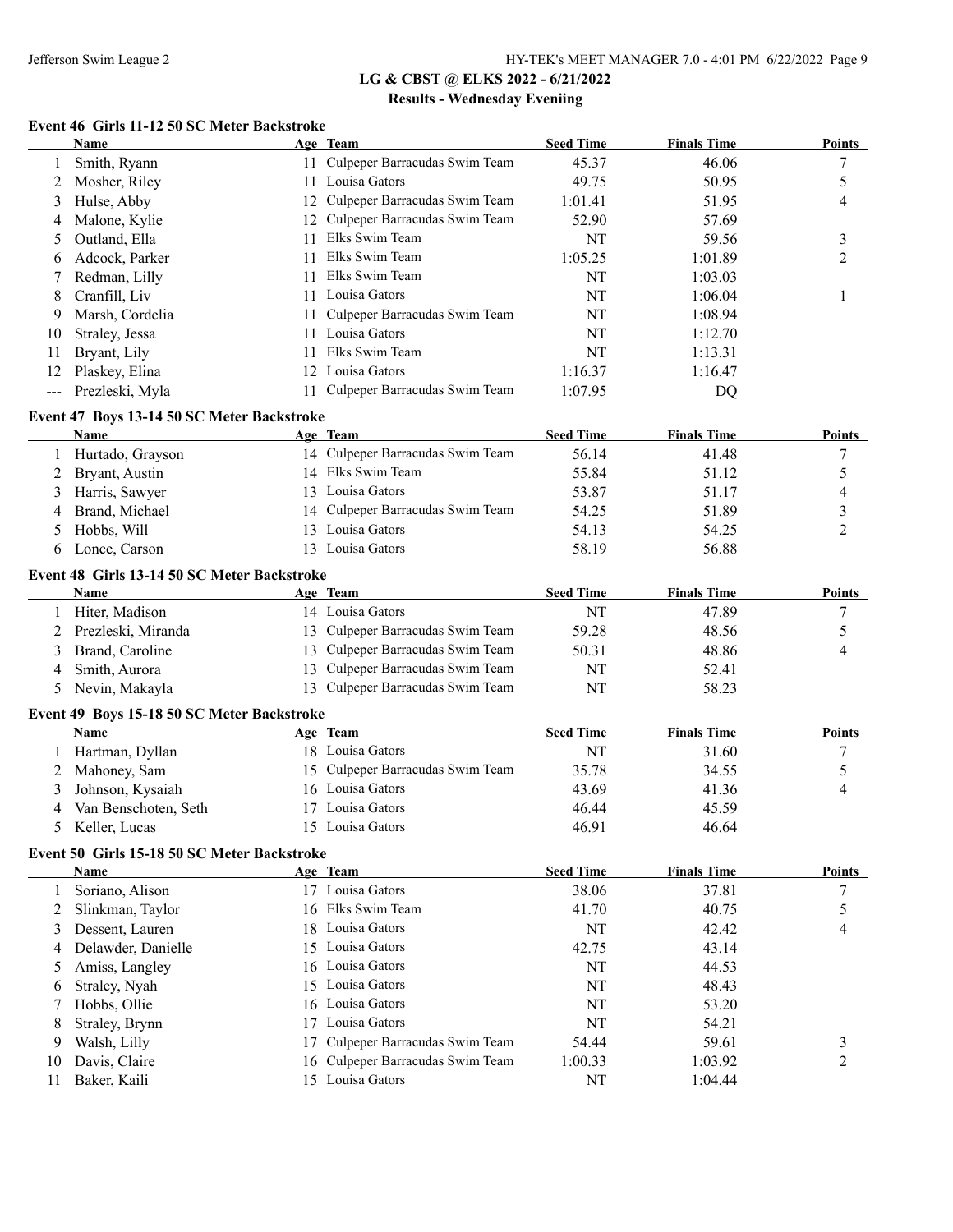|                            | (Event 50 Girls 15-18 50 SC Meter Backstroke)<br>Name |    | Age Team                         | <b>Seed Time</b> | <b>Finals Time</b> | Points        |
|----------------------------|-------------------------------------------------------|----|----------------------------------|------------------|--------------------|---------------|
| 12                         | Smith, LeAnne                                         |    | 15 Louisa Gators                 | 1:03.19          | 1:04.76            |               |
| 13                         | Feagans, Maggie                                       |    | 16 Louisa Gators                 | NT               | 1:12.09            |               |
|                            |                                                       |    |                                  |                  |                    |               |
|                            | Event 51 Boys 8 & Under 25 SC Meter Butterfly         |    |                                  |                  |                    |               |
|                            | Name                                                  |    | Age Team                         | <b>Seed Time</b> | <b>Finals Time</b> | Points        |
|                            | 1 Denham, Vance                                       |    | 8 Culpeper Barracudas Swim Team  | 24.33            | 23.92              | 7             |
| $\qquad \qquad - -$        | Teates, Colton                                        |    | 8 Culpeper Barracudas Swim Team  | NT               | DQ                 |               |
| $---$                      | Royston, Wes                                          |    | 7 Culpeper Barracudas Swim Team  | NT               | DQ                 |               |
|                            | Event 52 Girls 8 & Under 25 SC Meter Butterfly        |    |                                  |                  |                    |               |
|                            | <b>Name</b>                                           |    | Age Team                         | <b>Seed Time</b> | <b>Finals Time</b> | Points        |
|                            | 1 Robbins, Ellie                                      |    | 8 Louisa Gators                  | 35.25            | 28.81              | 7             |
| 2                          | Kucia, Genevieve                                      | 8  | Culpeper Barracudas Swim Team    | NT               | 35.52              | 5             |
| 3                          | Myers, Emlyn                                          | 8  | Culpeper Barracudas Swim Team    | NT               | 48.43              | 4             |
| 4                          | Furlong, Madison                                      | 8  | Culpeper Barracudas Swim Team    | NT               | 1:08.89            |               |
| $--$                       | Ward, Harper                                          | 8  | Culpeper Barracudas Swim Team    | NT               | DQ                 |               |
|                            | Event 53 Boys 9-10 50 SC Meter Butterfly              |    |                                  |                  |                    |               |
|                            | Name                                                  |    | Age Team                         | <b>Seed Time</b> | <b>Finals Time</b> | Points        |
|                            | 1 Lucas, Bouldin                                      |    | 10 Culpeper Barracudas Swim Team | 1:18.82          | 1:03.07            | 7             |
| 2                          | Bennett, Miles                                        |    | 10 Culpeper Barracudas Swim Team | NT               | 1:14.81            | 5             |
| 3                          | Pearson, Austin                                       |    | 10 Culpeper Barracudas Swim Team | NT               | 1:31.62            |               |
| $\qquad \qquad -$          | Hinkamp, Xavier                                       |    | 10 Culpeper Barracudas Swim Team | NT               | DQ                 |               |
| $\qquad \qquad -$          | Forbes, Wyatt                                         |    | 9 Culpeper Barracudas Swim Team  | NT               | DQ                 |               |
|                            |                                                       |    |                                  |                  |                    |               |
|                            | Event 54 Girls 9-10 50 SC Meter Butterfly             |    |                                  |                  |                    |               |
|                            | <b>Name</b>                                           |    | Age Team                         | <b>Seed Time</b> | <b>Finals Time</b> | Points        |
| 1                          | Malone, Millie                                        |    | 10 Culpeper Barracudas Swim Team | NT               | 58.78              | 7             |
| 2                          | Slinkman, Charlotte                                   |    | 10 Elks Swim Team                | NT               | 1:09.71            | 5             |
| 3                          | Harris, Lilly                                         |    | 10 Louisa Gators                 | NT               | 1:19.20            | 4             |
| 4                          | Hulse, Ali                                            | 10 | Culpeper Barracudas Swim Team    | NT               | 1:37.04            | 3             |
| $\qquad \qquad - \qquad -$ | Hunchuck, Chloe                                       |    | 10 Culpeper Barracudas Swim Team | NT               | DQ                 |               |
|                            | Event 55 Boys 11-12 50 SC Meter Butterfly             |    |                                  |                  |                    |               |
|                            | <b>Name</b>                                           |    |                                  |                  |                    |               |
|                            |                                                       |    | Age Team                         | <b>Seed Time</b> | <b>Finals Time</b> | Points        |
| 1                          |                                                       |    | 12 Louisa Gators                 | 44.37            |                    | 7             |
|                            | Spangler, Brody                                       |    |                                  |                  | 44.60              |               |
| 2<br>3                     | Morgan, Liam                                          |    | 11 Culpeper Barracudas Swim Team | 1:12.94          | 45.32              | 5             |
| ---                        | Stanton, Connor                                       |    | 11 Louisa Gators                 | NT               | 1:08.53            | 4             |
|                            | Weidow, David                                         |    | 12 Louisa Gators                 | NT               | DQ                 |               |
|                            | Event 56 Girls 11-12 50 SC Meter Butterfly            |    |                                  |                  |                    |               |
|                            | <b>Name</b>                                           |    | Age Team                         | <b>Seed Time</b> | <b>Finals Time</b> | <b>Points</b> |
|                            | Lesicka, Alex                                         |    | 11 Culpeper Barracudas Swim Team | NT               | 39.37              | 7             |
| 2                          | Denham, Lauren                                        |    | 12 Culpeper Barracudas Swim Team | 40.60            | 45.15              | 5             |
| 3                          | Smith, Ryann                                          |    | 11 Culpeper Barracudas Swim Team | 48.01            | 45.43              |               |
| 4                          | Hulse, Abby                                           |    | 12 Culpeper Barracudas Swim Team | NT               | 46.27              |               |
| 5                          | Soriano, Gabriann                                     | 11 | Louisa Gators                    | NT               | 46.52              | 4             |
| 6                          | Outland, Ella                                         | 11 | Elks Swim Team                   | NT               | 52.43              | 3             |
| 7                          | Malone, Kylie                                         |    | 12 Culpeper Barracudas Swim Team | 1:03.84          | 52.87              |               |
| 8                          | Bennett, Samantha                                     |    | 12 Culpeper Barracudas Swim Team | 1:12.48          | 1:04.97            |               |
|                            |                                                       |    |                                  |                  |                    |               |
|                            | Event 57 Boys 13-14 50 SC Meter Butterfly<br>Name     |    | Age Team                         | <b>Seed Time</b> | <b>Finals Time</b> | Points        |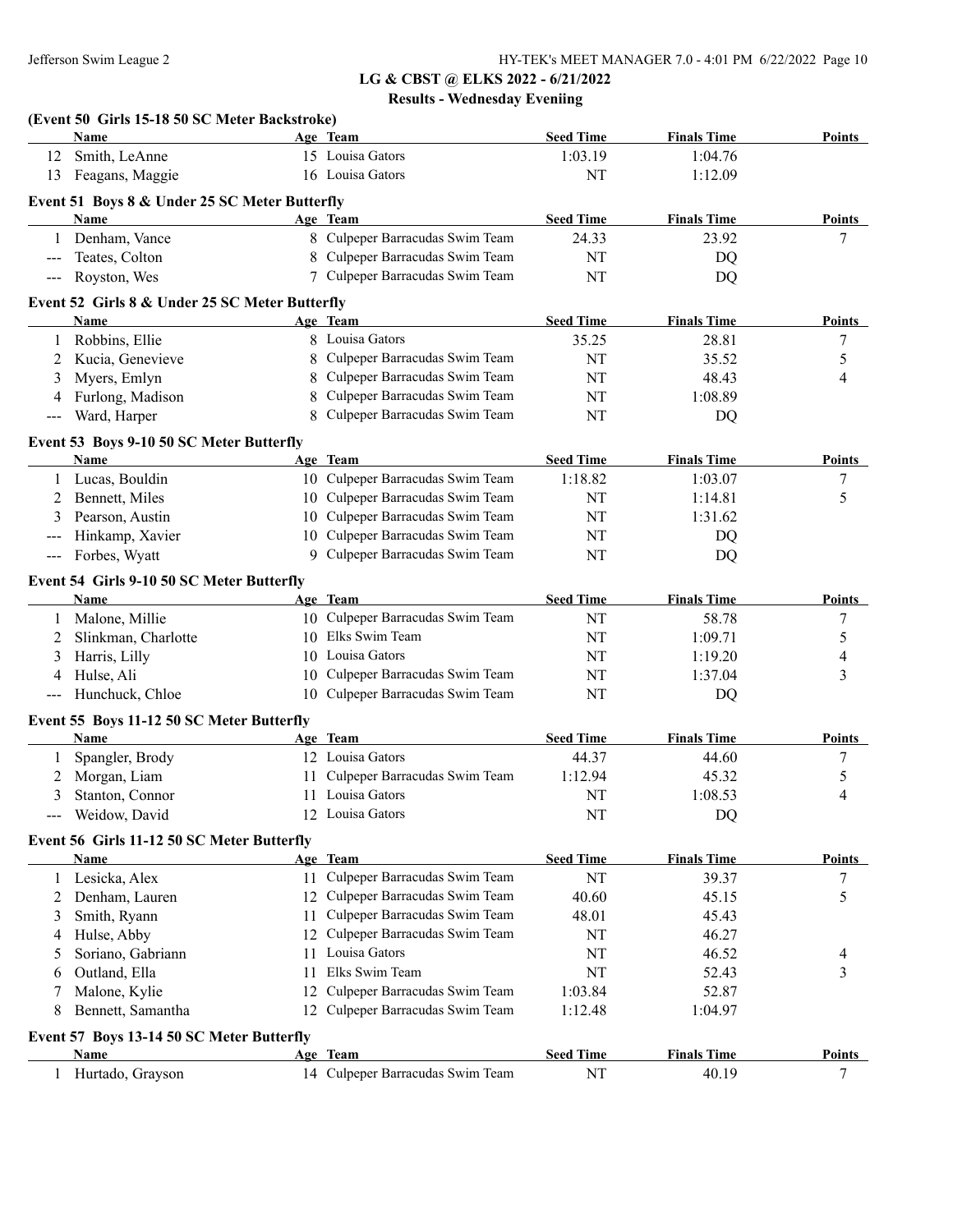|       | (Event 57 Boys 13-14 50 SC Meter Butterfly)                     |                                  |                    |                                |                        |               |
|-------|-----------------------------------------------------------------|----------------------------------|--------------------|--------------------------------|------------------------|---------------|
|       | Name                                                            | Age Team                         |                    | <b>Seed Time</b>               | <b>Finals Time</b>     | <b>Points</b> |
|       | 2 Amiss, Harber                                                 | 13 Louisa Gators                 |                    | NT                             | 40.50                  | 5             |
| 3     | Hobbs, Will                                                     | 13 Louisa Gators                 |                    | NT                             | 50.72                  | 4             |
| $---$ | Lonce, Carson                                                   | 13 Louisa Gators                 |                    | NT                             | DQ                     |               |
|       | Event 58 Girls 13-14 50 SC Meter Butterfly                      |                                  |                    |                                |                        |               |
|       | <b>Name</b>                                                     | Age Team                         |                    | <b>Seed Time</b>               | <b>Finals Time</b>     | Points        |
|       | Denham, Olivia                                                  | 14 Culpeper Barracudas Swim Team |                    | 36.70                          | 35.90                  | 7             |
| 2     | Moreno, Elliott                                                 | 14 Louisa Gators                 |                    | 44.21                          | 41.08                  | 5             |
| 3     | Brand, Caroline                                                 | 13 Culpeper Barracudas Swim Team |                    | NT                             | 48.15                  | 4             |
|       | Event 59 Boys 15-18 50 SC Meter Butterfly                       |                                  |                    |                                |                        |               |
|       | Name                                                            | Age Team                         |                    | <b>Seed Time</b>               | <b>Finals Time</b>     | <b>Points</b> |
|       | Mahoney, Sam                                                    | 15 Culpeper Barracudas Swim Team |                    | 31.66                          | 30.47                  | 7             |
|       | Hartman, Dyllan                                                 | 18 Louisa Gators                 |                    | 30.00                          | 30.76                  | 5             |
| 3     | Moreno, Larson                                                  | 15 Louisa Gators                 |                    | 37.90                          | 34.56                  | 4             |
| 4     | Jenkins, Tanner                                                 | 16 Louisa Gators                 |                    | NT                             | 34.79                  |               |
| 5     | Keller, Lucas                                                   | 15 Louisa Gators                 |                    | 49.06                          | 46.68                  |               |
| 6     | Johnson, Kysaiah                                                | 16 Louisa Gators                 |                    | NT                             | 47.77                  |               |
|       | Event 60 Girls 15-18 50 SC Meter Butterfly                      |                                  |                    |                                |                        |               |
|       | Name                                                            | Age Team                         |                    | <b>Seed Time</b>               | <b>Finals Time</b>     | <b>Points</b> |
|       | 1 Soriano, Alison                                               | 17 Louisa Gators                 |                    | 37.94                          | 37.56                  | 7             |
| 2     | Hobbs, Ollie                                                    | 16 Louisa Gators                 |                    | 47.57                          | 43.92                  | 5             |
|       | Event 73 Boys 9-10 200 SC Meter Freestyle Relay                 |                                  |                    |                                |                        |               |
|       | <b>Team</b>                                                     | Relay                            |                    | <b>Seed Time</b>               | <b>Finals Time</b>     | <b>Points</b> |
|       | 1 Culpeper Barracudas Swim Team                                 | $\mathbf{A}$                     |                    | <b>NT</b>                      | 3:16.82                | 10            |
|       | 1) Kucia, Isaac 10                                              | 2) Bennett, Miles 10             |                    | 3) Pearson, Austin 10          | 4) Lucas, Bouldin 10   |               |
|       | 2 Louisa Gators                                                 | A                                |                    | 4:28.35                        | 4:08.75                | 5             |
|       | 1) Robertson, Koby 9                                            | 2) Young, Wyatt 10               | 3) Plaskey, Alan 9 |                                | 4) Delawder, Eric 9    |               |
|       | Event 74 Girls 9-10 200 SC Meter Freestyle Relay                |                                  |                    |                                |                        |               |
|       | <b>Team</b>                                                     | Relay                            |                    | <b>Seed Time</b>               | <b>Finals Time</b>     | Points        |
|       | 1 Culpeper Barracudas Swim Team                                 | $\mathbf{A}$                     |                    | 3:17.83                        | 3:22.01                | 10            |
|       | 1) Malone, Millie 10                                            | 2) Hulse, Ali 10                 |                    | 3) Hunchuck, Chloe 10          | 4) Denham, Claire 10   |               |
|       | 2 Culpeper Barracudas Swim Team                                 | B                                |                    | NT                             | 4:07.86                |               |
|       | 1) Smith, Autumn 10                                             | 2) Myers, Wynn 10                |                    | 3) DeNeale, Sydney 10          | 4) Ward, Hadley 10     |               |
|       | 3 Louisa Gators                                                 | A                                |                    | 4:57.10                        | 5:14.33                | 5             |
|       | 1) Harris, Lilly 10                                             | 2) Plaskey, Leila 9              |                    | 3) Brinkley, Aminah 10         | 4) Hollins, Danyell 10 |               |
|       |                                                                 |                                  |                    |                                |                        |               |
|       | Event 75 Boys 11-12 200 SC Meter Freestyle Relay<br><b>Team</b> | Relay                            |                    | <b>Seed Time</b>               | <b>Finals Time</b>     | <b>Points</b> |
|       | 1 Culpeper Barracudas Swim Team                                 | A                                |                    | 2:59.66                        | 2:53.12                | 10            |
|       | 1) Morgan, Liam 11                                              | 2) Lesicka, Grant 8              |                    | 3) Forbes, Connor 12           | 4) Brand, Jack 11      |               |
|       | Louisa Gators                                                   | A                                |                    |                                | 2:58.81                |               |
| 2     | 1) Keller, Matt 12                                              | 2) Stanton, Connor 11            |                    | 3:08.81<br>3) Weidow, David 12 | 4) Spangler, Brody 12  | 5             |
|       |                                                                 |                                  |                    |                                |                        |               |
|       | Event 76 Girls 11-12 200 SC Meter Freestyle Relay               |                                  |                    |                                |                        |               |
|       | <b>Team</b>                                                     | Relay                            |                    | <b>Seed Time</b>               | <b>Finals Time</b>     | <b>Points</b> |
|       | 1 Culpeper Barracudas Swim Team                                 | A                                |                    | 2:43.76                        | 2:26.01                | 10            |
|       | 1) Hulse, Abby 12                                               | 2) Denham, Lauren 12             |                    | 3) Smith, Ryann 11             | 4) Lesicka, Alex 11    |               |
| 2     | Elks Swim Team                                                  | A                                |                    | 3:13.74                        | 3:16.51                | 5             |
|       | 1) Redman, Lilly 11                                             | 2) Slinkman, Charlotte 10        | 3) Sexton, Lily 11 |                                | 4) Adcock, Parker 11   |               |